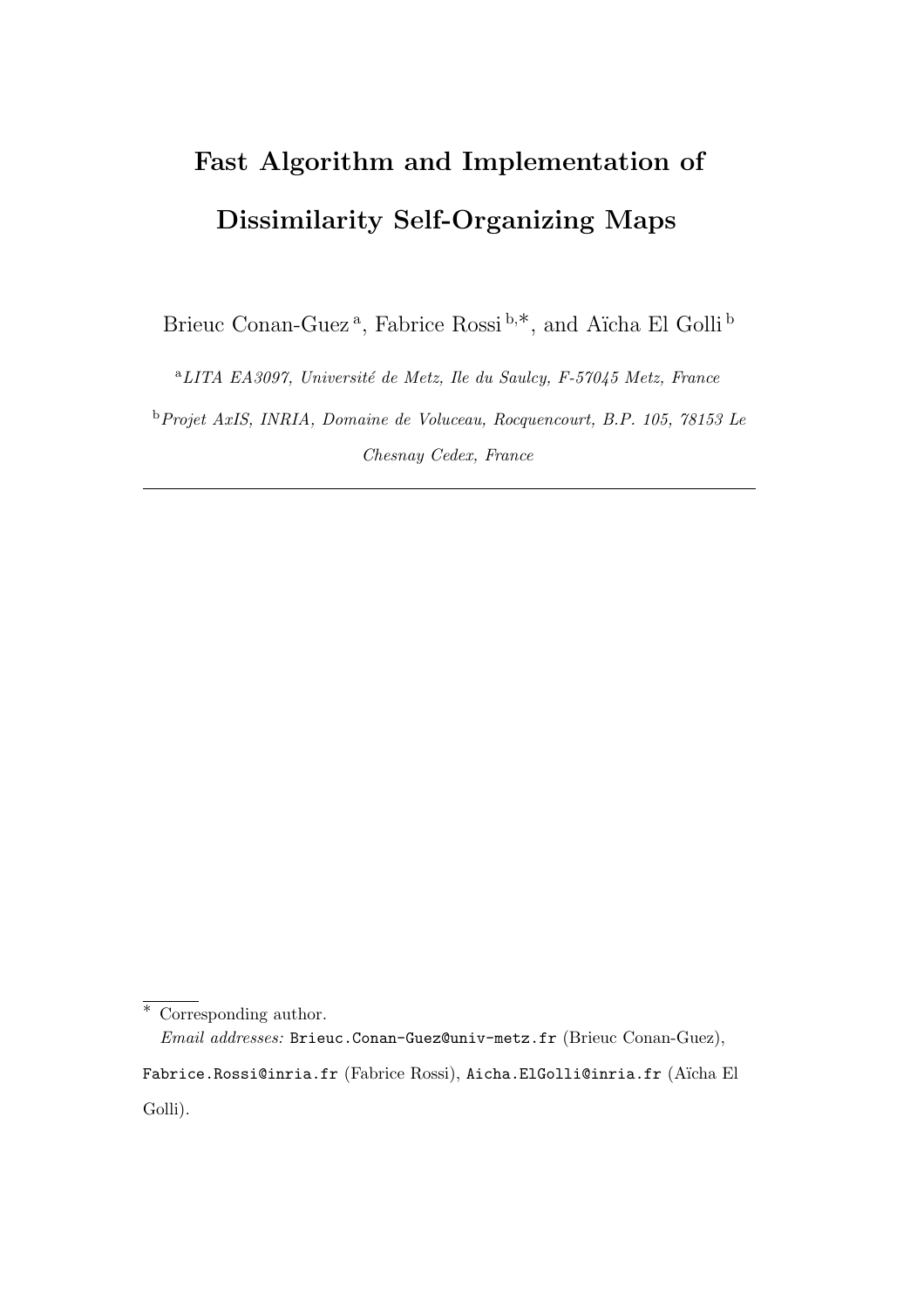#### Abstract

In many real world applications, data cannot be accurately represented by vectors. In those situations, one possible solution is to rely on dissimilarity measures that enable sensible comparison between observations.

Kohonen's Self-Organizing Map (SOM) has been adapted to data described only through their dissimilarity matrix. This algorithm provides both non linear projection and clustering of non vector data. Unfortunately, the algorithm suffers from a high cost that makes it quite difficult to use with voluminous data sets. In this paper, we propose a new algorithm that provides an important reduction of the theoretical cost of the dissimilarity SOM without changing its outcome (the results are exactly the same as the ones obtained with the original algorithm). Moreover, we introduce implementation methods that result in very short running times.

Improvements deduced from the theoretical cost model are validated on simulated and real world data (a word list clustering problem). We also demonstrate that the proposed implementation methods reduce by a factor up to 3 the running time of the fast algorithm over a standard implementation.

Key words: Fast implementation, Self Organizing Map, Clustering, Non linear projection, Unsupervised learning, Dissimilarity Data, Proximity Data, Pairwise Data

#### 1 Introduction

The vast majority of currently available data analysis methods are based on a vector model in which observations are described with a fixed number of real values, i.e., by vectors from a fixed and finite dimensional vector space. Unfortunately, many real world data depart strongly from this model. It is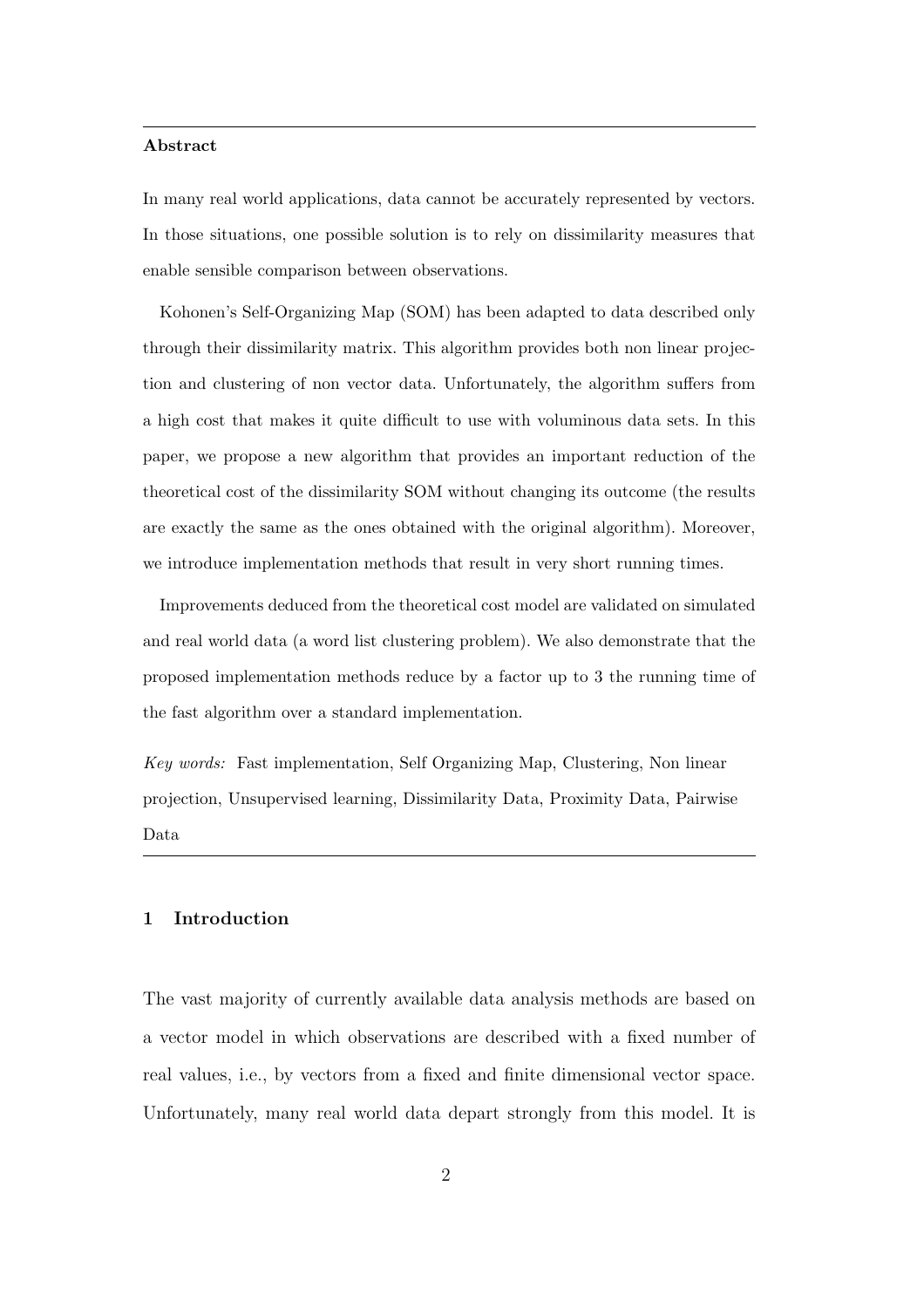quite common for instance to have variable size data. They are natural for example in online handwriting recognition (Bahlmann and Burkhardt, 2004) where the representation of a character drawn by the user can vary in length because of the drawing conditions. Other data, such as texts for instance, are strongly non numerical and have a complex internal structure: they are very difficult to represent accurately in a vector space. While a lot of work has been done to adapt classical data analysis methods to structured data such as tree and graph (see e.g., Hammer et al., 2004 for neural based unsupervised processing of structured data and also Hammer and Jain, 2004; Hammer and Villmann, 2005), as well as to data with varying size, there is still a strong need for efficient and flexible data analysis methods that can be applied to any type of data.

A way to design such methods is to rely on one to one comparison between observations. It is in general possible to define a similarity or a dissimilarity measure between arbitrary data, as long as comparing them is meaningful. In general, data analysis algorithms based solely on (dis)similarities between observations are more complex than their vector counterparts, but they are universal and can therefore be applied to any kind of data. Moreover, they allow one to rely on specific (dis)similarities constructed by experts rather than on a vector representation of the data that induces in general unwanted distortion in the observations.

Many algorithms have been adapted to use solely dissimilarities between data. In the clustering field, the k-means algorithm (MacQueen, 1967) has been adapted to dissimilarity data under the name of Partitioning Around Medoids (PAM, Kaufman and Rousseeuw, 1987). More recently, approaches based on deterministic annealing have been used to propose another class of exten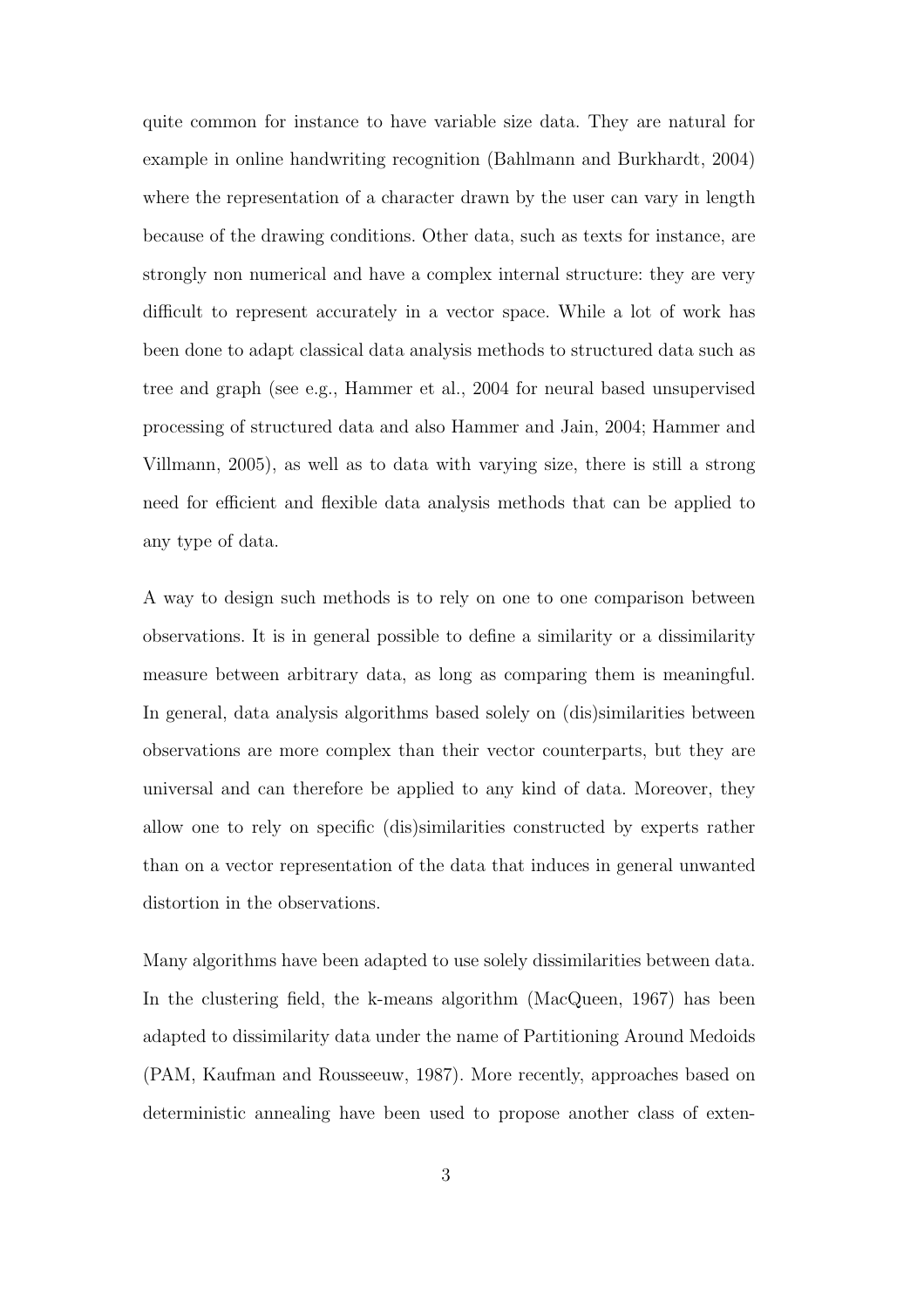sions of the k-means principle (see Buhmann and Hofmann, 1994; Hofmann and Buhmann, 1995, 1997). Following the path taken for the k-means, several adaptation of Kohonen's Self-Organizing Map (SOM, Kohonen, 1995) to dissimilarity data have been proposed. Ambroise and Govaert (1996) proposed a probabilistic formulation of the SOM that can be used directly for dissimilarity data. Deterministic annealing schemes have been also used for the SOM (Graepel et al., 1998; Graepel and Obermayer, 1999; Seo and Obermayer, 2004). In the present paper, we focus on an adaptation proposed in (Kohonen and Somervuo, 1998, 2002), where it was applied successfully to a protein sequence clustering and visualization problem, as well as to string clustering problems. This generalization is called the Dissimilarity SOM (DSOM, also known as the median SOM), and can be considered as a SOM formulation of the PAM method. Variants of the DSOM were applied to temperature time series (El Golli et al., 2004a), spectrometric data (El Golli et al., 2004b) and web usage data (Rossi et al., 2005).

A major drawback of the DSOM is that its running time can be very high, especially when compared to the standard vector SOM. It is well known that the SOM algorithm behaves linearly with the number of input data (see, e.g. Kohonen, 1995). On the contrary, the DSOM behaves quadratically with this number (see Section 2.2). We propose in this paper several modifications of the basic algorithm that allow a much faster implementation. The quadratic nature of the algorithm cannot be avoided, essentially because dissimilarity data are intrinsically described by a quadratic number of one to one dissimilarities. Nevertheless, the standard DSOM algorithm cost is proportional to  $N^2M + NM^2$ , where N is the number of observations and M the number of clusters that the algorithm has to produce, whereas our modifications lead to a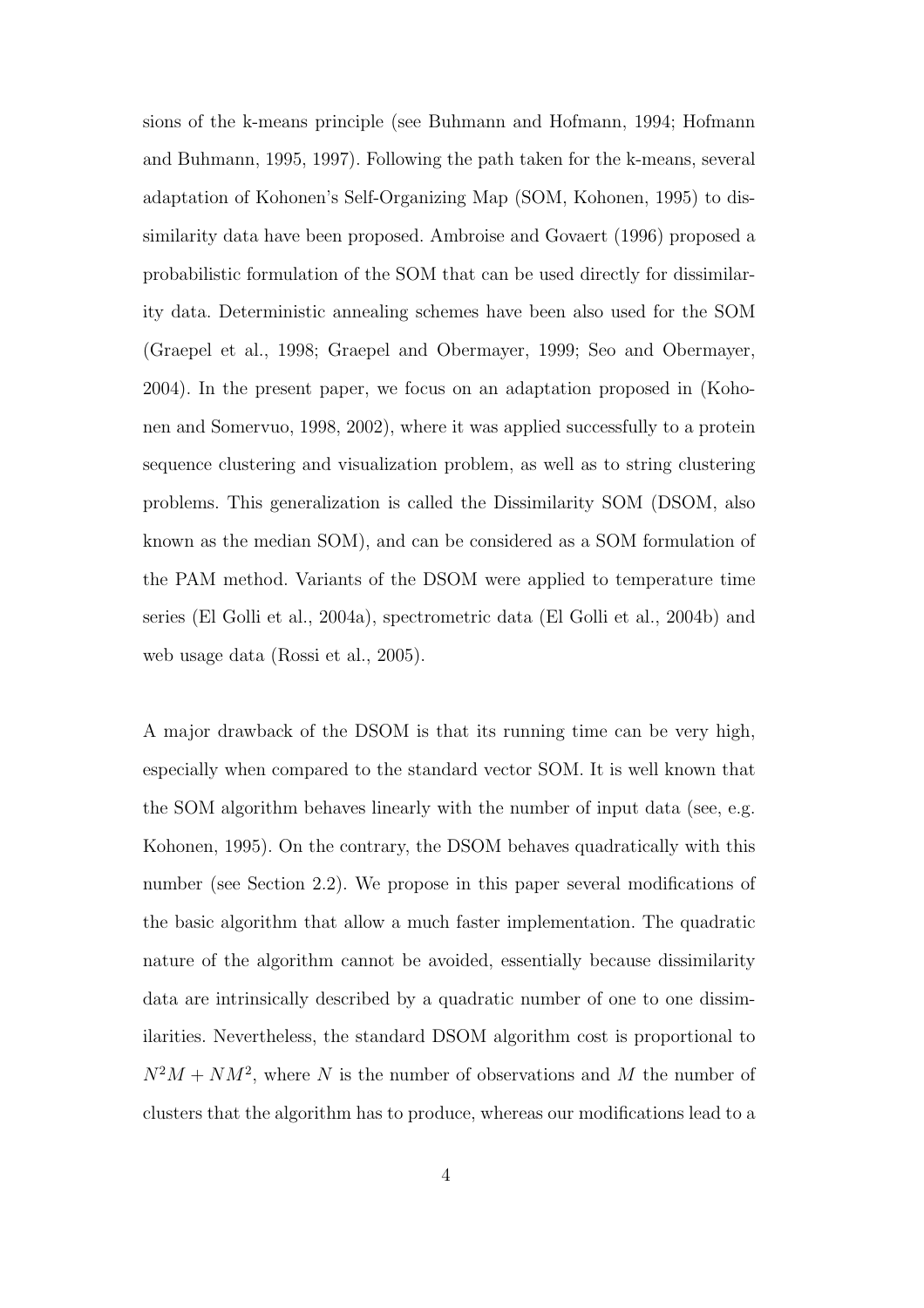cost proportional to  $N^2 + NM^2$ . Moreover, a specific implementation strategy reduces the actual computation burden even more. An important property of all our modifications is that the obtained algorithm produces exactly the same results as the standard DSOM algorithm.

The paper is organized as follows. In section 2 we recall the SOM adaptation to dissimilarity data and obtain the theoretical cost of the DSOM. In section 3, we describe our proposed new algorithm as well as the implementation techniques that decrease its running time in practice. Finally we evaluate the algorithm in section 4. This evaluation validates the theoretical cost model and shows that the implementation methods reduce the running time. The evaluation is conducted on simulated data and on real world data (a word list clustering problem).

# 2 Self-Organizing Maps for dissimilarity data

#### 2.1 A batch SOM for dissimilarity data

We recall in this section the DSOM principle as proposed in (Kohonen and Somervuo, 1998, 2002). Let us consider N input data from an arbitrary input space  $\mathcal{X}, (\mathbf{x}_i)_{1 \leq i \leq N}$ . The set of those N data is denoted D. The only available information on the data set is the dissimilarities between its elements: the dissimilarity between  $x_i$  and  $x_k$  is denoted  $d(x_i, x_k)$ . We assume standard dissimilarity behavior for d, that is: d is symmetric, positive and  $d(\mathbf{x}_i, \mathbf{x}_i) = 0$ .

As the standard SOM, the DSOM maps input data from an input space to a low dimensional organized set of M models (or neurons) which are numbered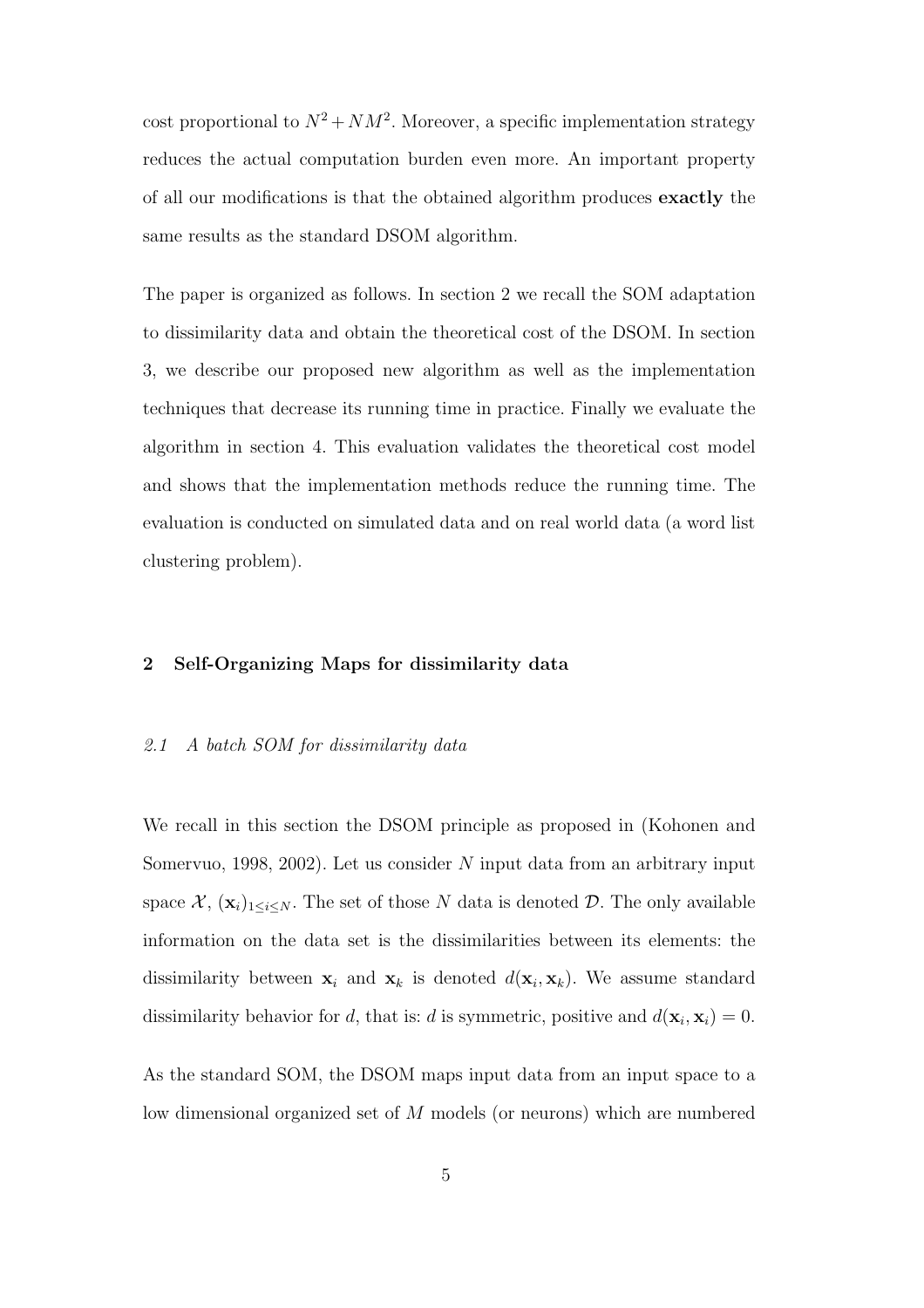from 1 to  $M$ , and arranged via a prior structure (a grid in general). Model j is associated to an element of  $\mathcal{D}$ , its prototype, denoted  $\mathbf{m}_i$  (therefore, for each j, there is i that depends on j, such that  $\mathbf{m}_j = \mathbf{x}_i$ : this is the first difference with the standard SOM in which prototypes can take arbitrary values in the input space.

The prior structure on the models is represented by an undirected graph  $\mathcal{G} =$  $(V, \mathcal{E})$  whose vertices are model numbers (i.e.,  $V = \{1, ..., M\}$ ). We denote  $g(j, k)$  the length of the shortest path in G from j to k. Given a kernel like function K, that is a decreasing function from  $\mathbb{R}^+$  to  $\mathbb{R}^+$ , with  $K(0) = 1$ and  $\lim_{s\to\infty} K(s) = 0$ , the neighborhood relationship between models j and k,  $h(j, k)$ , is defined by  $h(j, k) = K(g(j, k))$ . As for the standard SOM, the kernel is modified during training: at the beginning, the neighborhood is very broad to allow organization to take place. The kernel sharpens during training and models become more and more adapted to a small subset of the data.

Given those information, the Dissimilarity SOM algorithm can be defined (see Algorithm 1).

While some initialization techniques proposed for the standard SOM can be extended to the case of dissimilarity data (see (Kohonen and Somervuo, 1998)), we use in this article a simple random choice:  $\mathcal{M}^0$  is a random subset of the data set.

After initialization, the algorithm runs for  $L$  epochs. One epoch consists in an affectation phase, in which each input is associated to a model, followed by a representation phase in which the prototype of each model is updated. The DSOM is therefore modelled after the batch version of the SOM. As mentioned above, the neighborhood relationship depends on  $l$ : at epoch  $l$ , we use  $h^l$  (see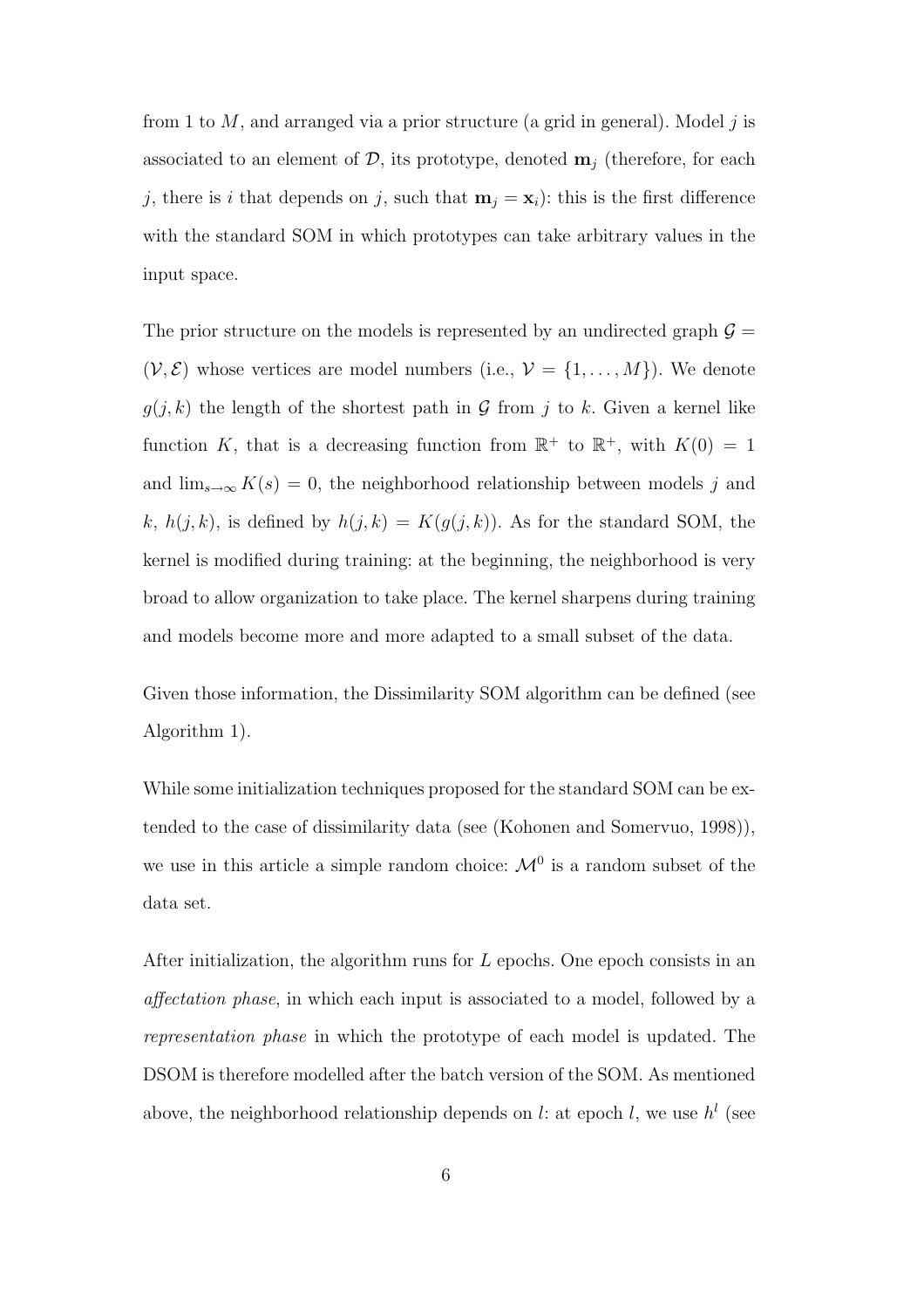# Algorithm 1 The Dissimilarity SOM

1: choose initial values for  $\mathcal{M}^0 = (\mathbf{m}_1^0, \dots, \mathbf{m}_M^0)$  {Initialization phase}

- 2: for  $l = 1$  to L do
- 3: **for all**  $i \in \{1, ..., N\}$  **do** {Template for the affectation phase}
- 4: compute

$$
c^{l}(i) = \arg\min_{j \in \{1, ..., M\}} d(\mathbf{x}_{i}, \mathbf{m}_{j}^{l-1}).
$$
\n(1)

- 5: end for
- 6: **for all**  $j \in \{1, ..., M\}$  **do** {Template for the representation phase}
- 7: compute

$$
\mathbf{m}_j^l = \arg\min_{\mathbf{m}\in\mathcal{D}} \sum_{i=1}^N h^l(c^l(i), j) d(\mathbf{x}_i, \mathbf{m}).
$$
\n(2)

- 8: end for
- 9: end for

## Equation 2).

At the end of the algorithm, an additional affectation phase can be done to calculate  $c^{l+1}(i)$  for all i and to define M clusters  $\mathcal{C}_1^{l+1}, \ldots, \mathcal{C}_M^{l+1}$  with  $\mathcal{C}_j^{l+1}$  ${1 \le i \le N \mid c^{l+1}(i) = j}.$ 

It should be noted that in practice, as pointed out in (Kohonen and Somervuo, 1998), the simple affectation phase of Equation 1 induces some difficulties: for certain types of dissimilarity measures, the optimization problem of Equation 1 has many solutions. A tie breaking rule should be used. In this paper, we use the affectation method proposed in (Kohonen and Somervuo, 1998). In short, it consists in using a growing neighborhood around each neuron to build an affinity of a given observation to the neuron. Details can be found in (Kohonen and Somervuo, 1998). Other tie-breaking methods have been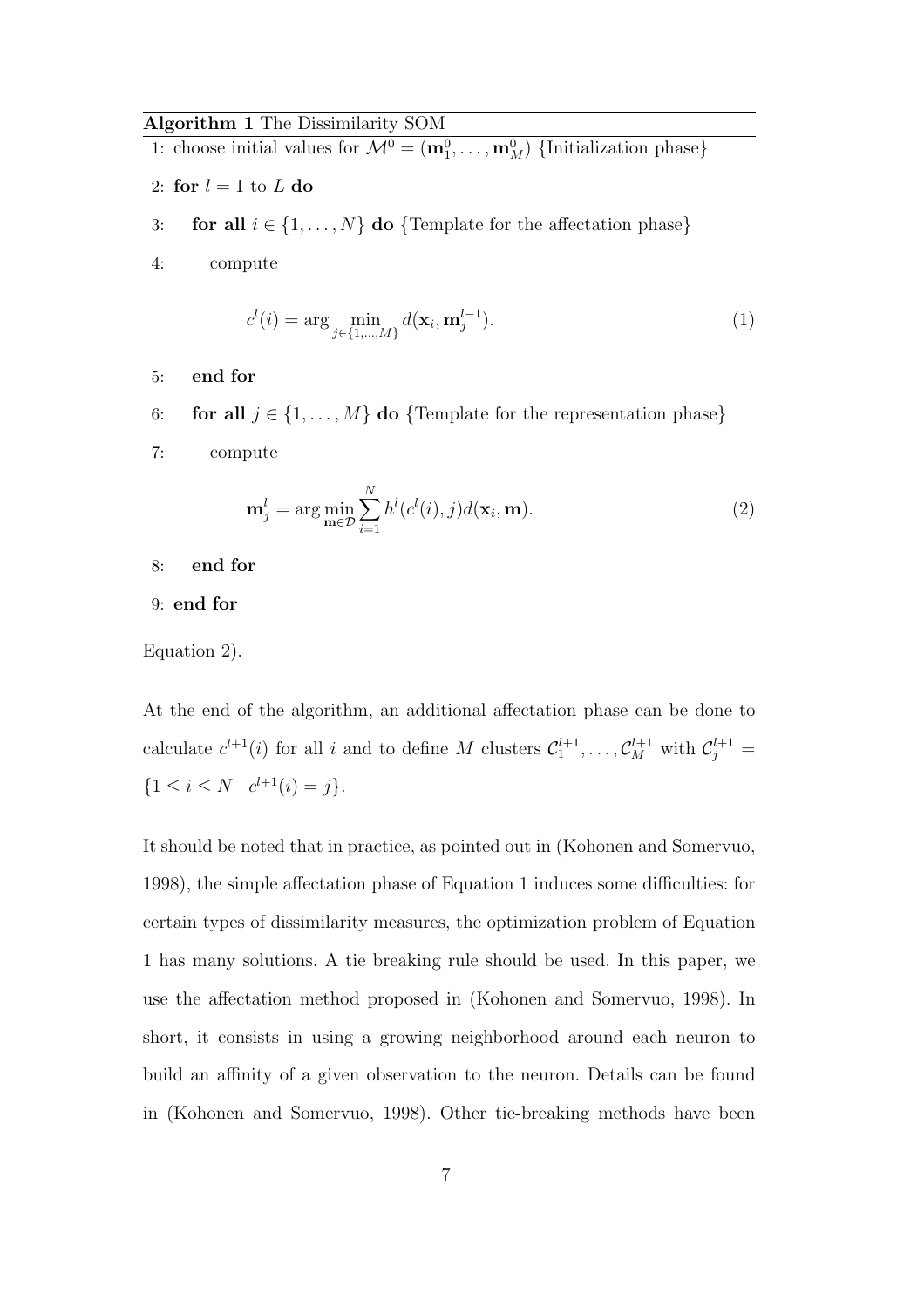proposed, for instance in (El Golli et al., 2004b,a). They give similar results and have the same worst case complexity. However, the method of (Kohonen and Somervuo, 1998) has a smaller best case complexity.

Algorithm 1 provides a general template. In the rest of this paper, we provide mostly partial algorithms (called Schemes) that fill the missing parts of Algorithm 1.

# 2.2 Algorithmic cost of the DSOM algorithm

For one epoch of the DSOM, there is one affectation phase, followed by one representation phase. The affectation phase proposed in (Kohonen and Somervuo, 1998) has a worst case complexity of  $M^2$  for one observation and induces therefore a total cost of  $O(NM^2)$  (the best case complexity is  $O(NM)$  when the optimization problem of Equation 1 has only one solution for each observation).

The major drawback of the DSOM algorithm is the cost induced by the representation phase: there is no closed formula for the optimization used in Equation 2 and some brute force approach must be used. The simple solution used in (Kohonen and Somervuo, 1998, 2002; El Golli et al., 2004b,a) consists in an elementary search procedure: each possible value for  $\mathbf{m}_j^l$  is tested (among N possibilities) by computing the sum  $\sum_{i=1}^{N} h^{l}(c^{l}(i), j)d(\mathbf{x}_{i}, \mathbf{m})$ . This method is called the brute force Scheme (implementation is obvious and therefore is not given here). The calculation of one sum costs  $O(N)$  and there are N sums to test, for a total cost of  $O(N^2)$ . For the whole representation phase, the total cost is therefore  $O(N^2M)$ .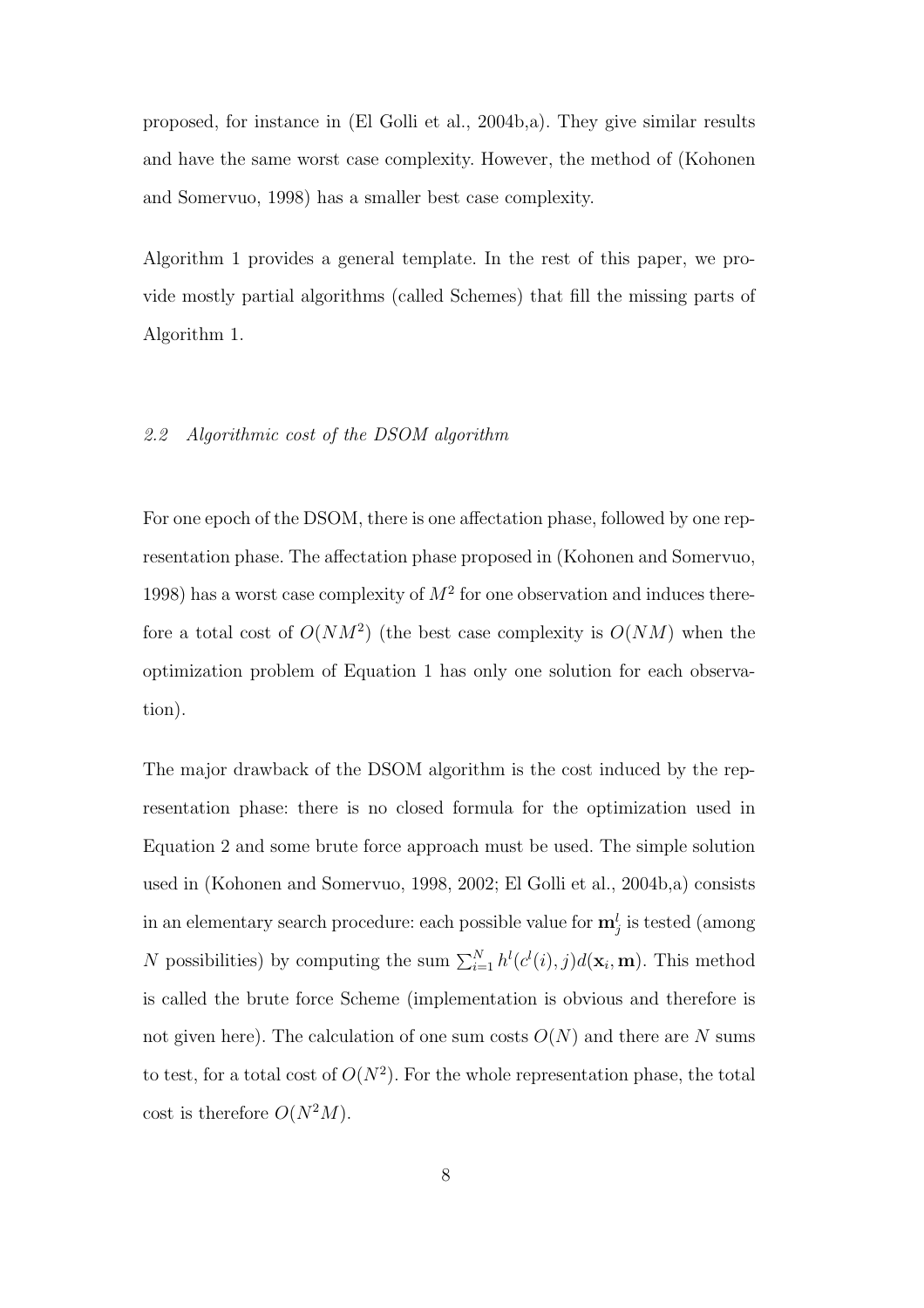The total cost for the DSOM for one epoch (with the brute force Scheme and using the affectation rule of (Kohonen and Somervuo, 1998)) is therefore  $O(NM^2 + N^2M)$ . In general M is much smaller than N and therefore, the representation phase clearly dominates this cost.

# 3 A fast implementation

#### 3.1 Related works

A lot of work has been done in order to optimize clustering algorithms in terms of running time. However, most of those works have two limitations: they are restricted to vector data and they produce different results from the original algorithms (see e.g. Kohonen et al., 2000 for this type of optimizations of the SOM algorithm and Kohonen and Somervuo, 2002 for the DSOM). A review and a comparison of optimized clustering algorithms for dissimilarity data are given in (Wei et al., 2003): the four distinct algorithms give different results on the same data set. While the algorithms try to solve the same problem as the PAM method (Kaufman and Rousseeuw, 1987), they also give different results from PAM itself. On the contrary, in this paper, we focus on modifying the DSOM algorithm without modifying its results. We will therefore avoid optimization techniques similar to the ones reviewed in (Wei et al., 2003), for instance the sampling method used in (Kohonen and Somervuo, 2002).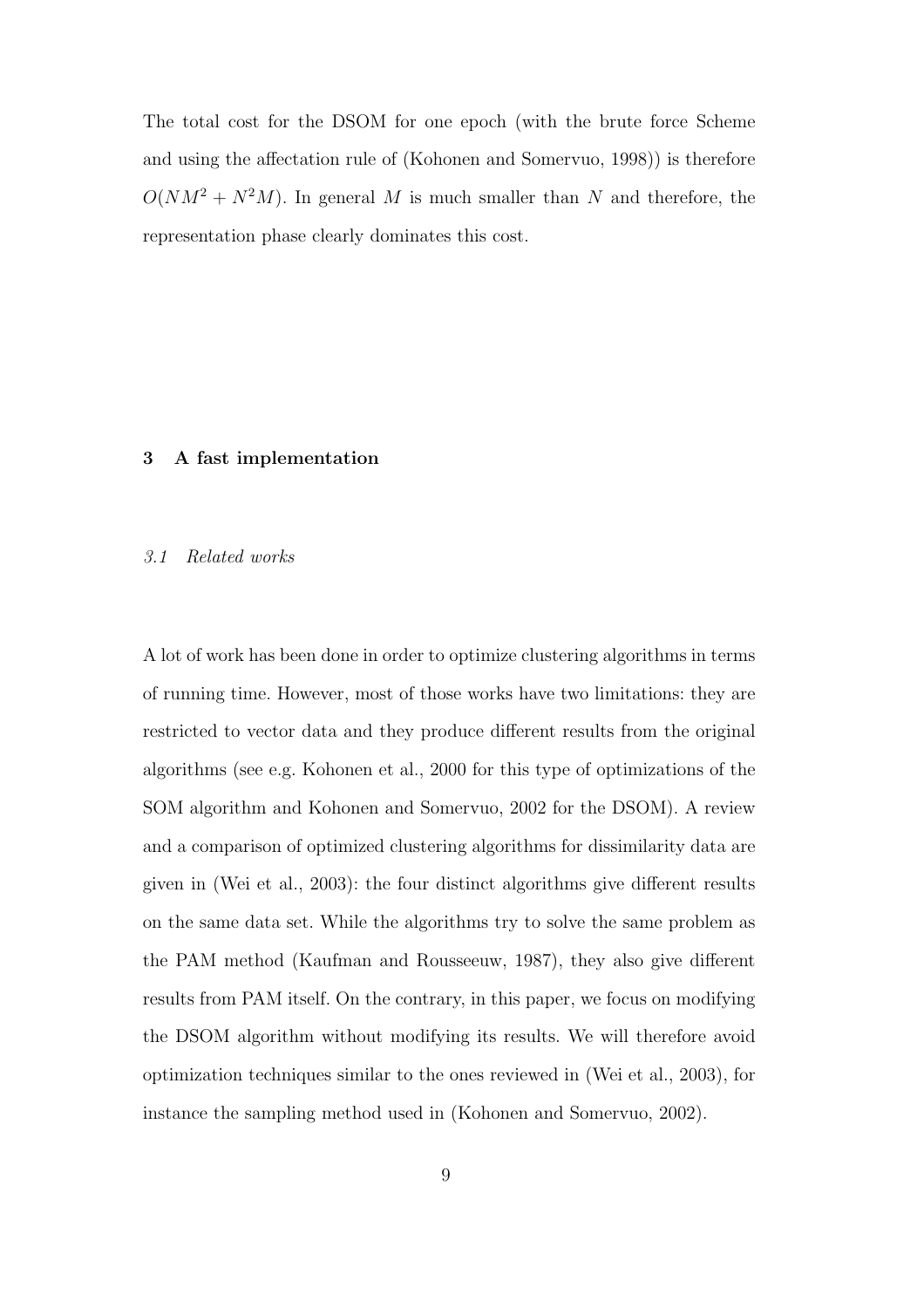#### 3.2 Partial sums

The structure of the optimization problem of Equation 2 can be leverage to provide a major improvement in complexity. At epoch  $l$  and for each model  $j$ , the goal is to find for which k,  $S^l(j,k)$  is minimal, where  $S^l(j,k)$  is given by

$$
S^{l}(j,k) = \sum_{i=1}^{N} h^{l}(c^{l}(i),j)d(\mathbf{x}_{i},\mathbf{x}_{k}).
$$
\n(3)

Those sums can be rewritten as follows

$$
S^{l}(j,k) = \sum_{u=1}^{M} h^{l}(u,j)D^{l}(u,k),
$$
\n(4)

with

$$
D^{l}(u,k) = \sum_{i \in \mathcal{C}_{u}^{l}} d(\mathbf{x}_{i}, \mathbf{x}_{k}).
$$
\n(5)

There are MN  $D^{l}(u, k)$  values, which can be calculated has a whole with  $O(N^2)$  operations: calculating one  $D^l(u,k)$  costs  $O(|\mathcal{C}_u^l|)$ . Then calculating all the  $D^{l}(u, k)$  for a fixed u costs  $O(N|\mathcal{C}_{u}^{l}|)$ . As  $\sum_{u=1}^{M} |\mathcal{C}_{u}^{l}| = N$ , the total calculation cost is  $O(N^2)$ .

The calculation of one  $S^l(j,k)$  using pre-calculated values of the  $D^l(u,k)$  can therefore be done in  $O(M)$  operations. The representation phase for model j needs the values of  $S^l(j,k)$  for all k and the total cost is therefore  $O(NM)$ . As the  $D^{l}(u, k)$  can be calculated once for all models, the total cost of the representation phase is  $O(N^2 + NM^2)$ , whereas it was  $O(N^2M)$  for the brute force scheme. As  $M < N$  in almost all situations, this approach reduces the cost of the DSOM. Scheme 1 gives the proposed solution.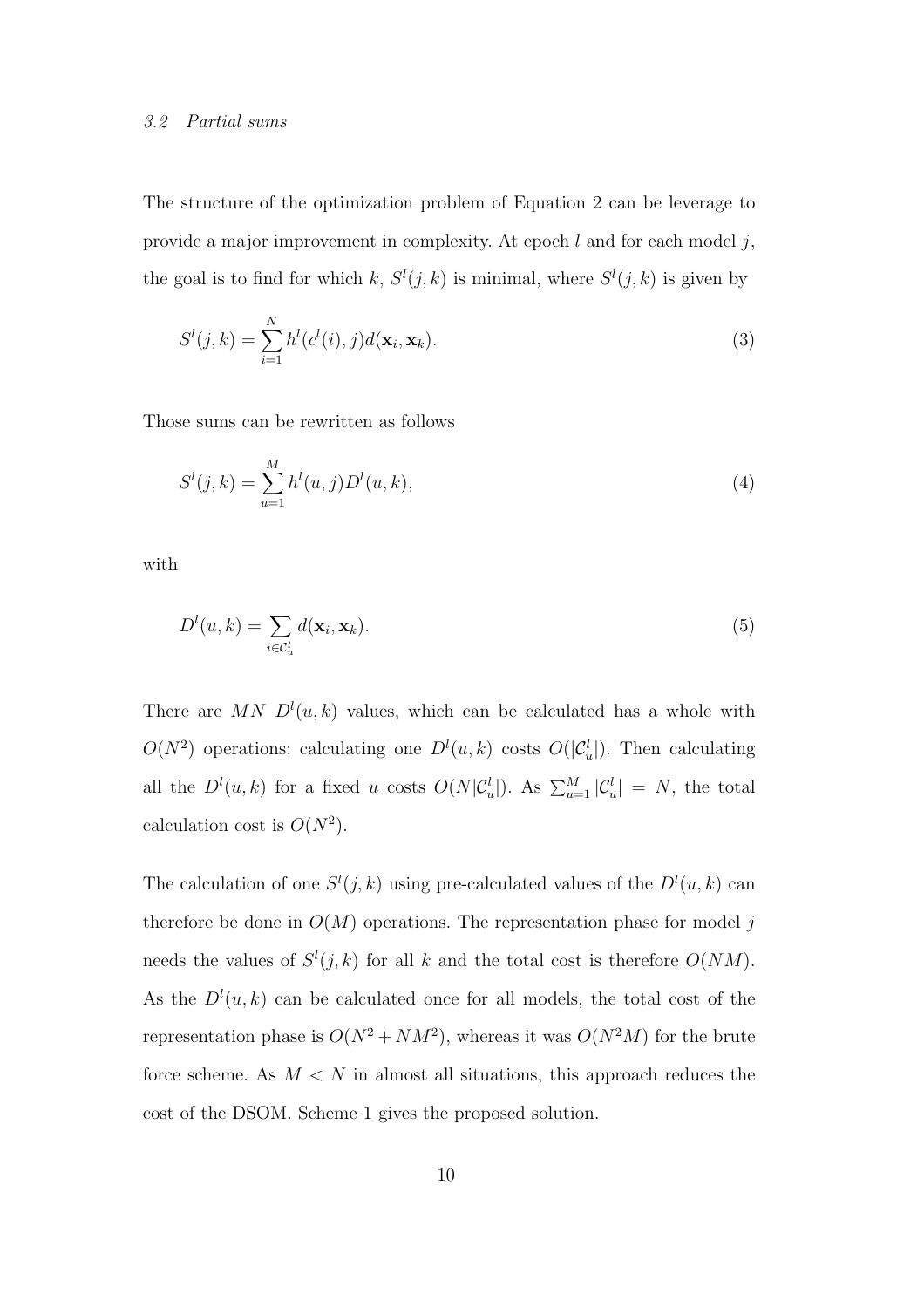Scheme 1 An efficient scheme for the representation phase

| scribing T An emergin scribing for the representation phase                      |
|----------------------------------------------------------------------------------|
| 1: <b>for all</b> $u \in \{1, , M\}$ <b>do</b> {Calculation of the $D^l(u, k)$ } |
| for all $k \in \{1, \ldots, N\}$ do<br>2:                                        |
| $D^l(u,k) \leftarrow 0$<br>3:                                                    |
| for all $i \in C_u^l$ do<br>4:                                                   |
| $D^{l}(u,k) \leftarrow D^{l}(u,k) + d(\mathbf{x}_i,\mathbf{x}_k)$<br>5:          |
| 6:<br>end for                                                                    |
| end for<br>7:                                                                    |
| 8: end for                                                                       |
| 9: for all $j \in \{1, , M\}$ do {Representation phase}                          |
| $\delta \leftarrow \infty$<br>10:                                                |
| for all $k \in \{1, , N\}$ do {outer loop}<br>11:                                |
| $\delta_k \leftarrow h^l(1, j)D^l(1, k)$<br>12:                                  |
| for all $u \in \{1, , M\}$ do {inner loop}<br>13:                                |
| $\delta_k \leftarrow \delta_k + h^l(u, j) D^l(u, k)$<br>14:                      |
| end for<br>15:                                                                   |
| if $\delta_k < \delta$ then<br>16:                                               |
| $\delta \leftarrow \delta_k$<br>17:                                              |
| $\mathbf{m}_i^l \leftarrow \mathbf{x}_k$<br>18:                                  |
| end if<br>19:                                                                    |
| 20:<br>end for                                                                   |
| $21:$ end for                                                                    |
|                                                                                  |

<sup>3.3</sup> Early stopping

While Scheme 1 is much more efficient in practice than the brute force Scheme, additional optimizations are available. The simplest one consists in using an early stopping strategy for the inner loop (line 13 of Scheme 1): the idea is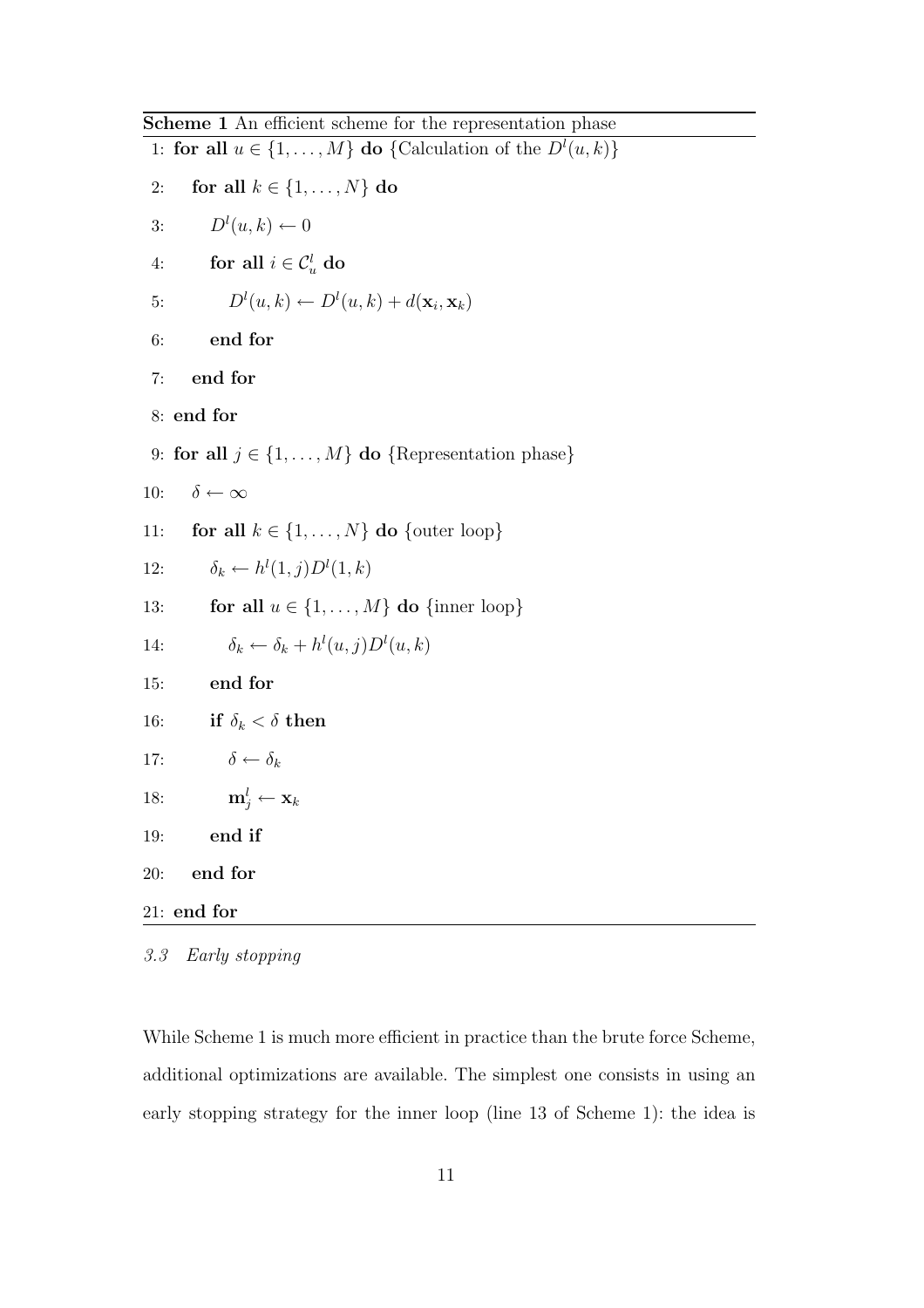to move into the loop an adapted version of the test that starts on line 16 (of Scheme 1). It is pointless to calculate the exact value of  $S^l(j,k)$  (i.e.,  $\delta_k$ in the algorithm) if we already know for sure that this value is higher than a previously calculated one. This optimization does not reduce the worst case complexity of the algorithm and has an overhead as it involves an additional comparison in the inner loop. It will therefore be only useful when  $M$  is high and when the data induce frequent early stopping. In order to favor early stopping, both the inner loop and the outer loop should be ordered. During the inner loop, the best order would be to sum first high values of  $h^l(u, j)D^l(u, k)$ so as to increase  $\delta_k$  as fast as possible. For the outer loop, the best order would be to start with low values of  $S^l(j,k)$  (i.e., with good candidates for the prototype of model j): a small value of  $\delta$  will stop inner loops earlier than a high value.

In practice however, computing optimal evaluation orders will induce an unacceptable overhead. We rely therefore on "good" evaluation orders induced by the DSOM itself. The standard definition of  $h^l$  implies that  $h^l(u, j)$  is small when model  $u$  and model  $j$  are far away in the graph. It is therefore reasonable to order the inner loop on u in decreasing order with respect to  $h^{l}(u, j)$ , that is in increasing order with respect to the graph distance between  $u$  and  $j$ ,  $g(u, j)$ .

For the outer loop, we leverage the organization properties of the DSOM: observations are affected to the cluster whose prototype is close to them. Therefore, the *a priori* quality of an observation  $x_k$  as a prototype for model j is roughly the inverse of the distance between j and the cluster of  $\mathbf{x}_k$  in the prior structure. Moreover, the prototype obtained during the previous epoch should also be a very good candidate for the current epoch.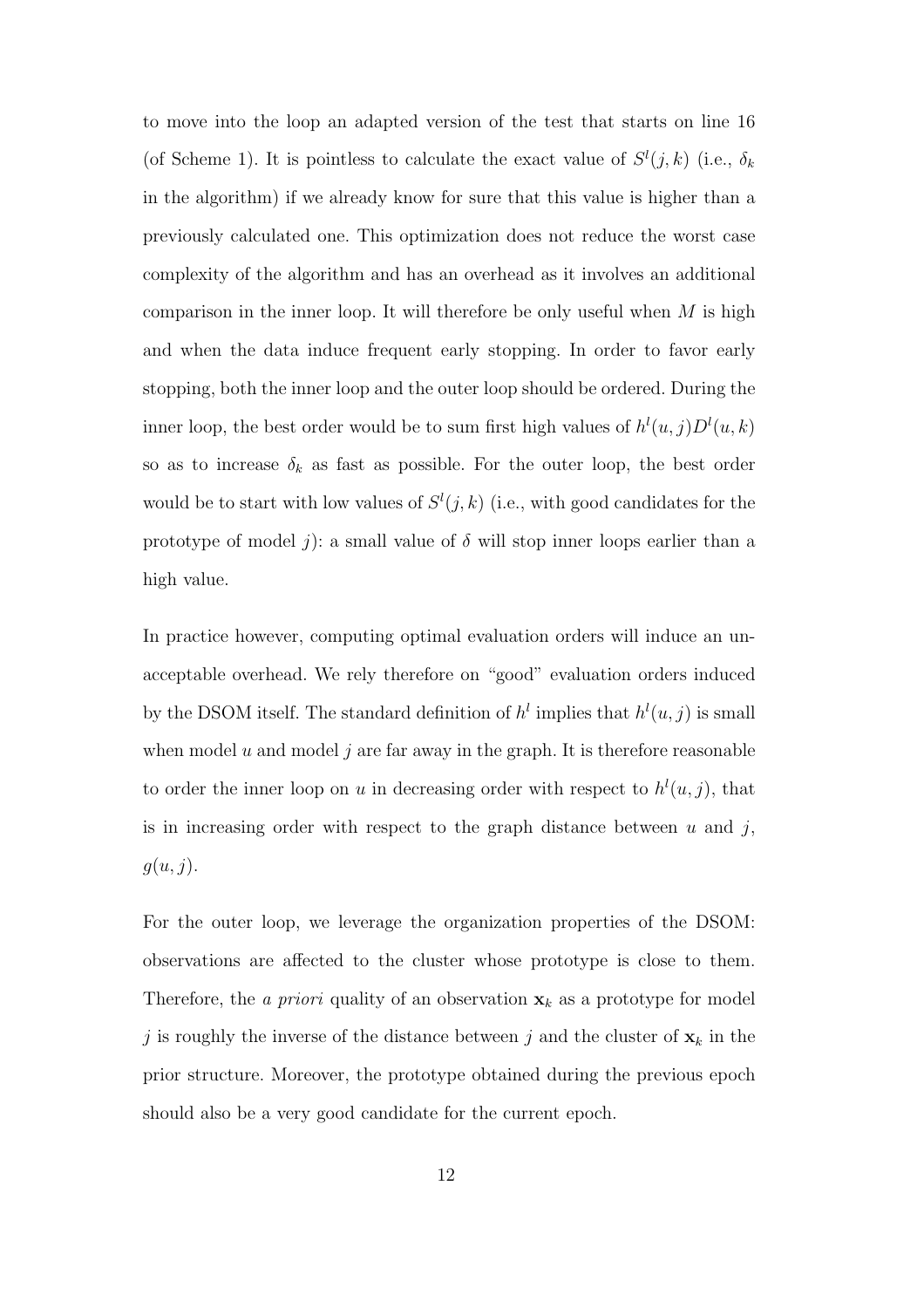To define precisely evaluation orders, let us choose, for all  $j \in \{1, \ldots, M\}, \zeta_j$ , a permutation of  $\{1, \ldots, M\}$  such that for all  $u \in \{1, \ldots, M-1\}$ ,  $g(\zeta_j(u), j) \geq 1$  $g(\zeta_j(u+1),j)$ . Scheme 2 is constructed with this permutation. It should be noted that this Scheme gives exactly the same numerical results as Scheme 1.

| <b>Scheme 2</b> Neighborhood based ordered representation phase                |
|--------------------------------------------------------------------------------|
| 1: Calculation of the $D^l(u,k)$ {See lines 1-8 of Scheme 1}                   |
| 2: for all $j \in \{1, , M\}$ do {Representation phase}                        |
| $\delta \leftarrow \infty$<br>3:                                               |
| for $v = 1$ to M do {outer cluster loop}<br>4:                                 |
| <b>for all</b> $k \in C^l_{\zeta_i(v)}$ <b>do</b> {outer candidate loop}<br>5: |
| $\delta_k \leftarrow 0$<br>6:                                                  |
| for $u = 1$ to M do {inner loop}<br>7:                                         |
| $\delta_k \leftarrow \delta_k + h^l(\zeta_i(u), j)D^l(\zeta_i(u), k)$<br>8:    |
| if $\delta_k > \delta$ then {early stopping}<br>9:                             |
| break inner loop<br>10:                                                        |
| end if<br>11:                                                                  |
| end for<br>12:                                                                 |
| if $\delta_k < \delta$ then<br>13:                                             |
| $\delta \leftarrow \delta_k$<br>14:                                            |
| $\mathbf{m}_i^l \leftarrow \mathbf{x}_k$<br>15:                                |
| end if<br>16:                                                                  |
| end for<br>17:                                                                 |
| end for<br>18:                                                                 |
| put $\mathbf{m}_j^l$ at the first position in its cluster<br>19:               |
| $20:$ end for                                                                  |
|                                                                                |

Line 19 prepares the next epoch by moving the prototype at the first position in its cluster: this prototype will be tested first in the next epoch. Except for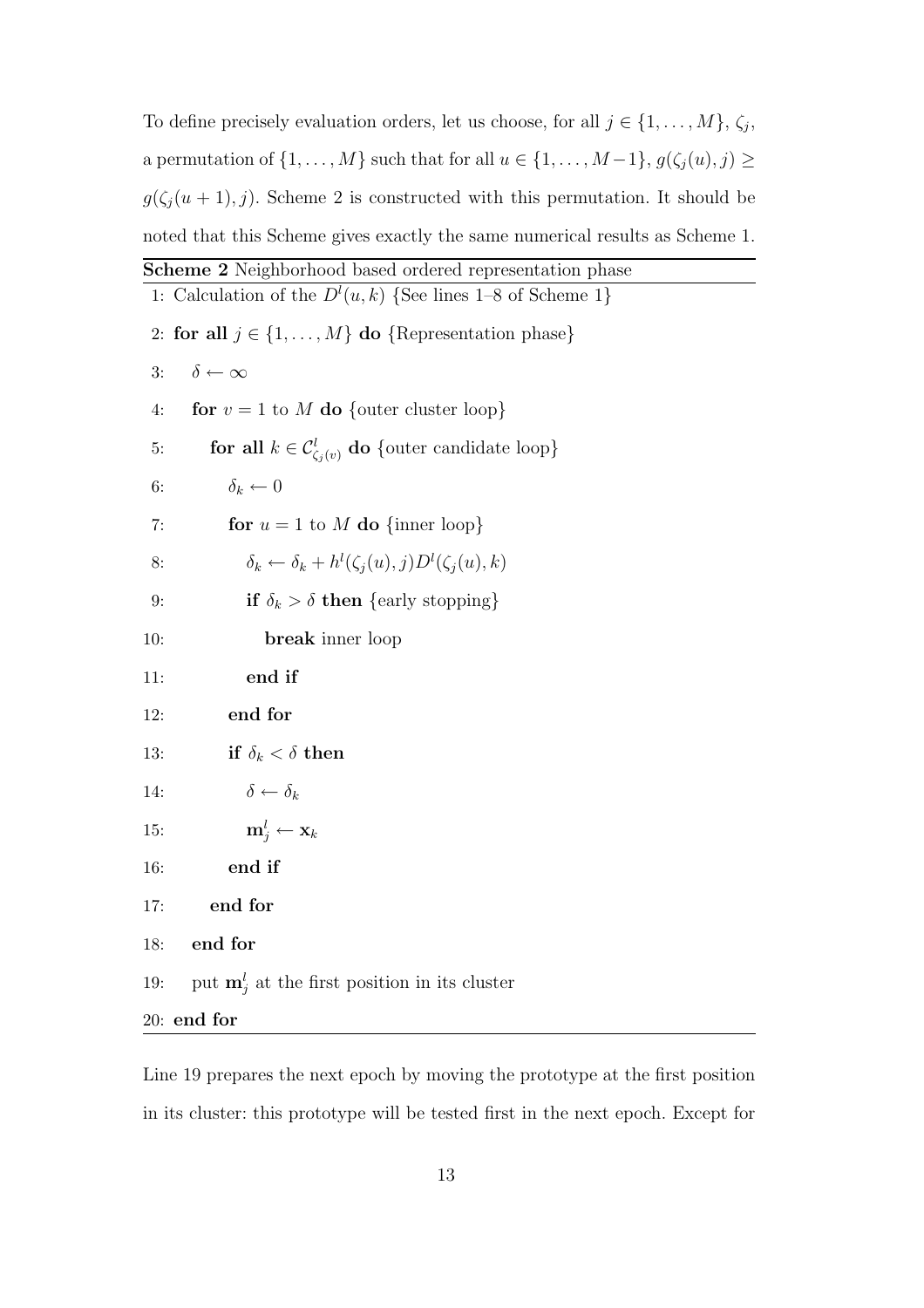this special case, we don't use any specific order inside each cluster.

#### 3.4 Reusing earlier values

Another source of optimizations comes from the iterative nature of the DSOM algorithm: when the DSOM algorithm proceeds, clusters tend to stabilize and  $D^{l+1}(u,k)$  will be equal to  $D^{l}(u,k)$  for many pairs  $(u,k)$ .

This stabilization property can be used to reduce the cost of the first phase of Scheme 1. During the affectation phase, we simply have to monitor whether the clusters are modified. If  $\mathcal{C}_u^{l-1} = \mathcal{C}_u^l$ , then for all  $k \in \{1, ..., N\}$ ,  $D^{l-1}(u, k) =$  $D^{l}(u, k)$ . This method has a very low overhead: it only adds a few additional tests in the affectation phase  $(O(N))$  additional operations) and in the precalculation phase  $(O(M)$  additional operations). However this block update method has a very coarse grain. Indeed, a full calculation of  $D^{l}(u, k)$  for two values of  $u$  (i.e., two clusters) can be triggered by the modification of the cluster of an unique observation. It is therefore tempting to look for a finer grain solution. Let us consider the case where clusters don't change between epoch  $l-1$  and epoch l, except for one observation,  $\mathbf{x}_i$ . More precisely, we have  $c^{l-1}(k) = c^{l}(k)$  for all  $k \neq i$ . Then for all u different from  $c^{l-1}(i)$  and  $c^{l}(i)$ ,  $D^{l}(u,k) = D^{l-1}(u,k)$  (for all k). Moreover, it appears clearly from Equation 5, that for all  $k$ 

$$
D^{l}(c^{l-1}(i),k) = D^{l-1}(c^{l-1}(i),k) - d(\mathbf{x}_{i}, \mathbf{x}_{k})
$$
\n(6)

$$
D^{l}(c^{l}(i), k) = D^{l-1}(c^{l}(i), k) + d(\mathbf{x}_{i}, \mathbf{x}_{k})
$$
\n(7)

Applying those updating formulae induces 2N additions and N affectations (loop counter is not taken into account). If several observations are moving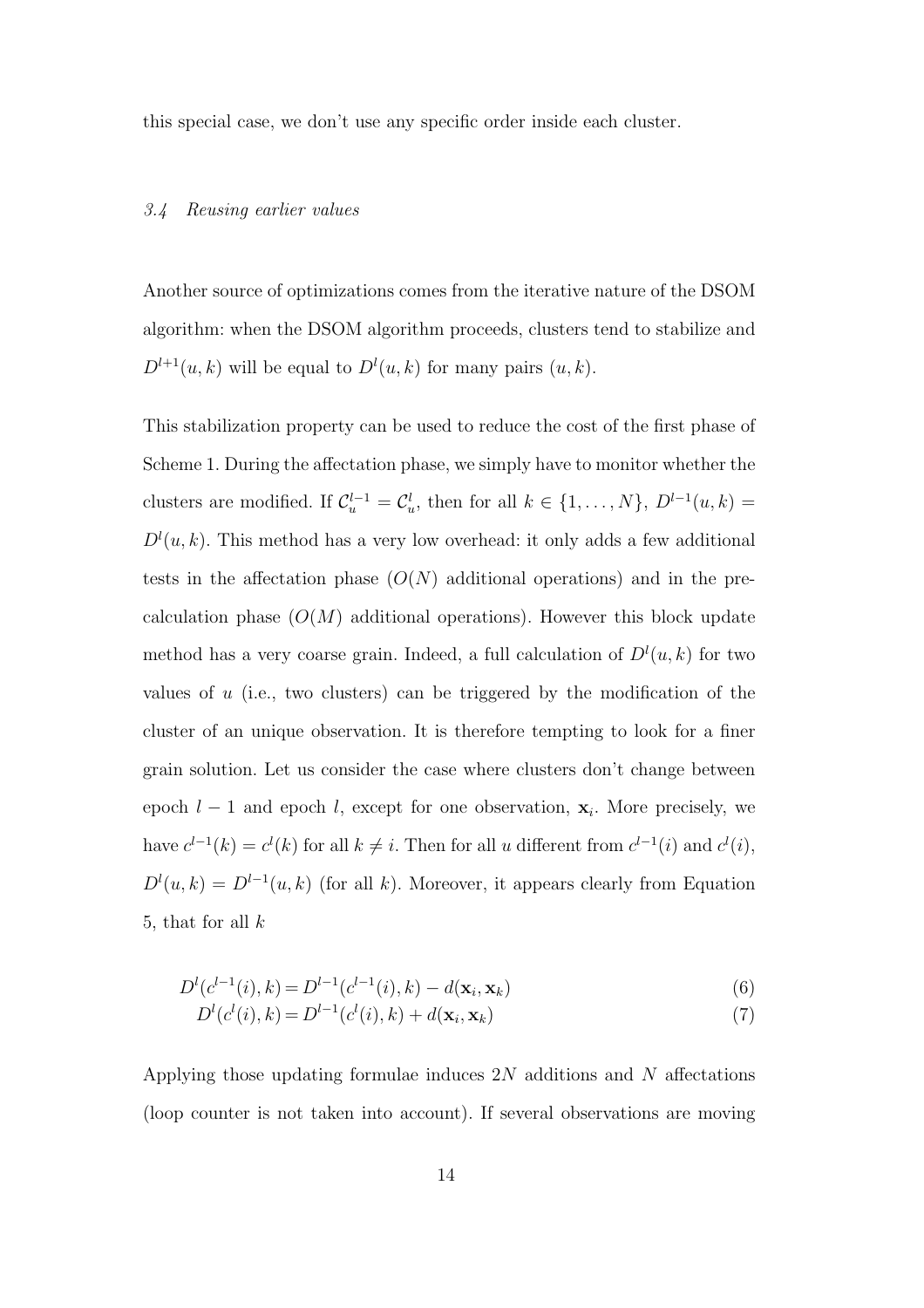from their "old" cluster to a new one, updating operations can be performed for each of them. In the extreme case where all observations have modified clusters, the total number of additions would be  $2N^2$  (associated to  $N^2$  affectations). The pre-calculation phase of algorithm 1 has a smaller cost  $(N^2 \text{ ad-}$ ditions and  $N^2$  affectations). This means that below approximately  $\frac{N}{2}$  cluster modifications, the update approach is more efficient than the full calculation approach for the  $D^{l}(u, k)$  sums.

In order to benefit from both approaches, we use a hybrid algorithm (Algorithm 2). This algorithm chooses dynamically the update method by counting the number of observations for which the affectation result has changed. If this number is above a specified threshold proportional to  $N$ , the block update method is used. If the number fails below the threshold, the fine grain method is used.

# 4 Evaluation of the proposed optimizations

#### 4.1 Methodology

The algorithms have been implemented in Java and tested with the runtime provided by Sun (JDK 1.5, build 1.5.0 04-b05). Programs have been studied on a workstation equipped with a 3.00 GHz Pentium IV (Hyperthreaded) with 512Mo of main memory, running the GNU/Linux operating system (kernel version 2.6.11). The Java runtime was set in server mode in order to activate complex code optimization and to reduce Java overheads. For each algorithm, the Java Virtual Machine (JVM) is started and the dissimilarity matrix is loaded. Then, the algorithm is run to completion once. The timing of this run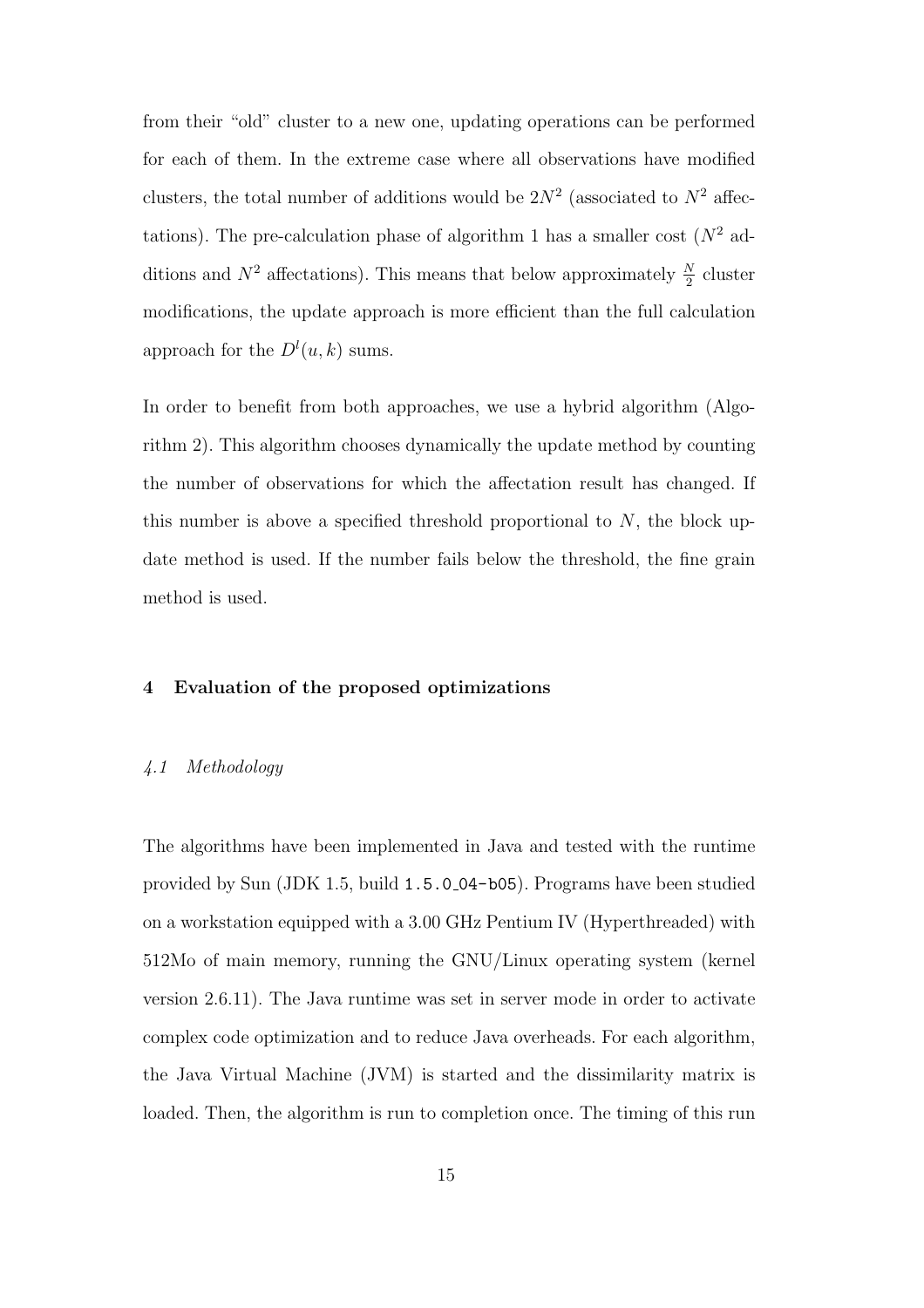Algorithm 2 DSOM with memory

|            | 1: Initialization $\{$ See line 1 of Algorithm 1 $\}$                                           |
|------------|-------------------------------------------------------------------------------------------------|
|            | 2: $c^0(i) \leftarrow -1$ for all $i \in \{1, , N\}$ {this value triggers a full calculation of |
|            | the $D^{l}(u, k)$ during the first epoch}                                                       |
|            | 3: for $l = 1$ to L do                                                                          |
| 4:         | $v_u \leftarrow true$ for all $u \in \{1, , M\}$ {Clusters have not changed yet}                |
| 5:         | $nb\_switch \leftarrow 0$                                                                       |
| 6:         | for all $i \in \{1, , N\}$ do {Affectation phase}                                               |
| 7:         | compute $c^{(i)}$ with the method of (Kohonen and Somervuo, 1998)                               |
|            | {Any other affectation method can be used}                                                      |
| 8:         | if $c^{(i)} \neq c^{i-1}(i)$ then                                                               |
| 9:         | $nb\_switch \leftarrow nb\_switch + 1$                                                          |
| 10:        | $v_{c^{l-1}(i)} \leftarrow false$ {cluster $c^{l-1}(i)$ has been modified}                      |
| 11:        | $v_{c^l(i)} \leftarrow false$ {cluster $c^l(i)$ has been modified}                              |
| 12:        | end if                                                                                          |
| 13:        | end for                                                                                         |
| 14:        | if $nb\_switch \geq N/ratio$ then {Block update}                                                |
| 15:        | for all $u \in \{1, , M\}$ do {Calculation of the $D^l(u, k)$ }                                 |
| 16:        | if $v_u$ is false then {New values must be calculated}                                          |
| 17:        | for all $k \in \{1, \ldots, N\}$ do                                                             |
| 18:        | $D^l(u,k) \leftarrow \sum_{i \in \mathcal{C}_u^l} d(\mathbf{x}_i, \mathbf{x}_k)$                |
| 19:        | end for                                                                                         |
| <b>20:</b> | <b>else</b> {Old values can be reused}                                                          |
| 21:        | for all $k \in \{1, \ldots, N\}$ do                                                             |
| 22:        | $D^{l}(u,k) \leftarrow D^{l-1}(u,k)$                                                            |
| <b>23:</b> | end for                                                                                         |
| 24:        | end if                                                                                          |
| <b>25:</b> | end for                                                                                         |
| 26:        | else {Individual update}                                                                        |
| 27:        | for all $i \in \{1, \ldots, N\}$ do                                                             |
| 28:        | if $c^l(i) \neq c^{l-1}(i)$ then                                                                |
| 29:        | for all $k \in \{1, \ldots, N\}$ do                                                             |
| 30:        | $D^{l}(c^{l-1}(i), k) \leftarrow D^{l}(c^{l-1}(i), k) - d(\mathbf{x}_{i}, \mathbf{x}_{k})$      |
| 31:        | $D^{l}(c^{l}(i), k) \leftarrow D^{l}(c^{l}(i), k) + d(\mathbf{x}_{i}, \mathbf{x}_{k})$          |
| 32:        | end for                                                                                         |
| 33:        | end if                                                                                          |
| 34:        | end for                                                                                         |
| 35:        | end if                                                                                          |
| 36:        | Representation phase $\{See \, Schemes 1 \, and \, 2\}$                                         |
|            | 37: end for                                                                                     |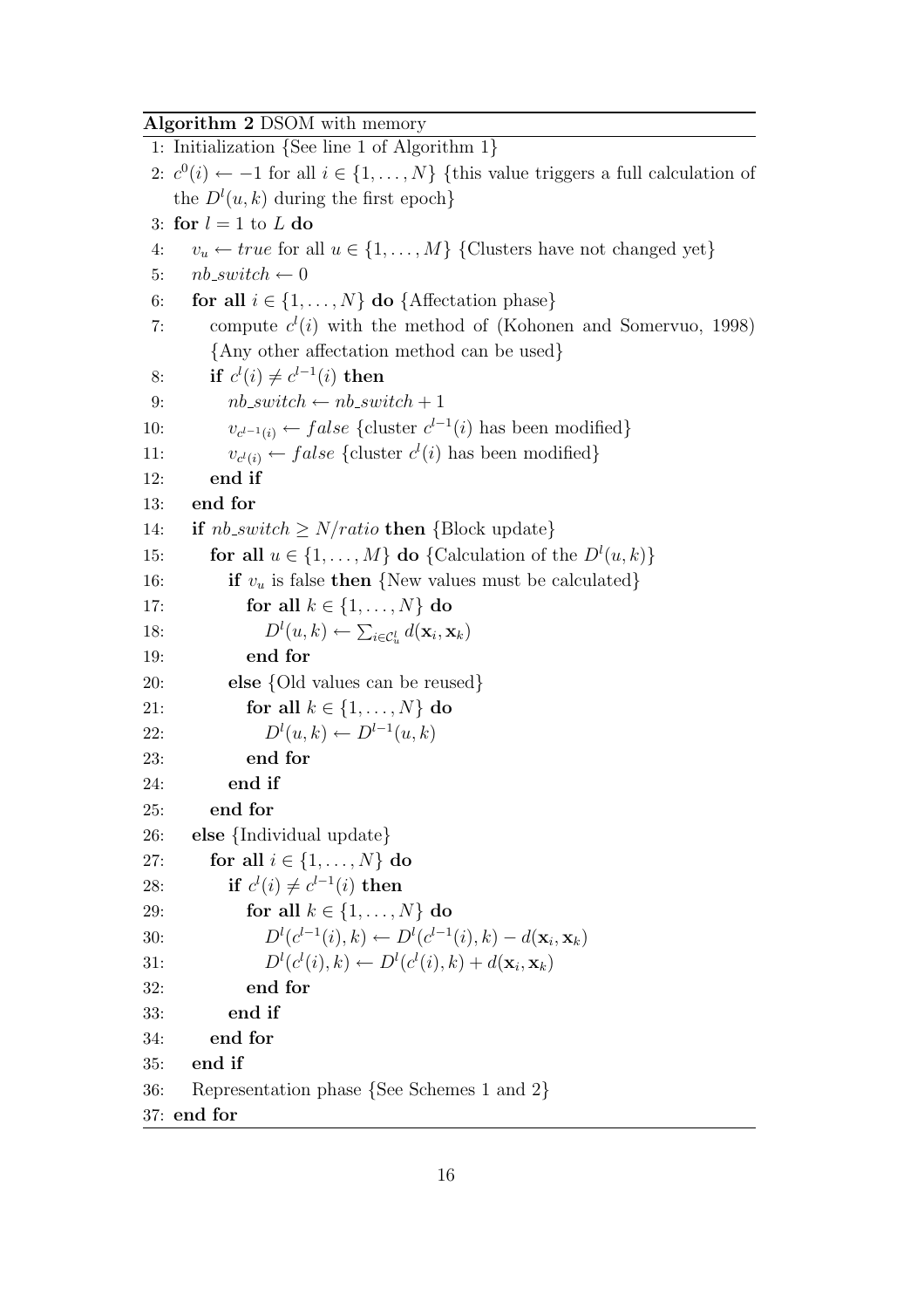is not taken into account as the JVM implements just in time compilation. After completion of this first run and in the same JVM, ten subsequent executions of the algorithm are done and their running time are averaged. The reported figures are the corresponding average running time (on an otherwise idle workstation) or ratio between reference running time and studied running time. We do not report the standard deviation of the running times as it is very small compared to the mean (the ratio between the standard deviation and the mean is smaller than  $1.52 \times 10^{-3}$  in 90% of the experiments, with a maximum value of 7.85 10<sup>−</sup><sup>2</sup> ). This experimental setting was used in order to minimize the influence of the operating system and of the implementation language.

# 4.2 Algorithms

We have proposed several algorithms and several schemes for the affectation phase. We have decided to test the combinations given in Table 1. We always used the affectation method of (Kohonen and Somervuo, 1998).

# 4.3 Artificial data

#### 4.3.1 Data and reference performances

The proposed optimized algorithms have been evaluated on a simple benchmark. It consists in a set of N vectors in  $\mathbb{R}^2$  chosen randomly and uniformly in the unit square. A DSOM with a hexagonal grid with  $M = m \times m$  models is applied to those data considered with the square euclidean metric. We always used  $L = 100$  epochs and a Gaussian kernel for the neighborhood function.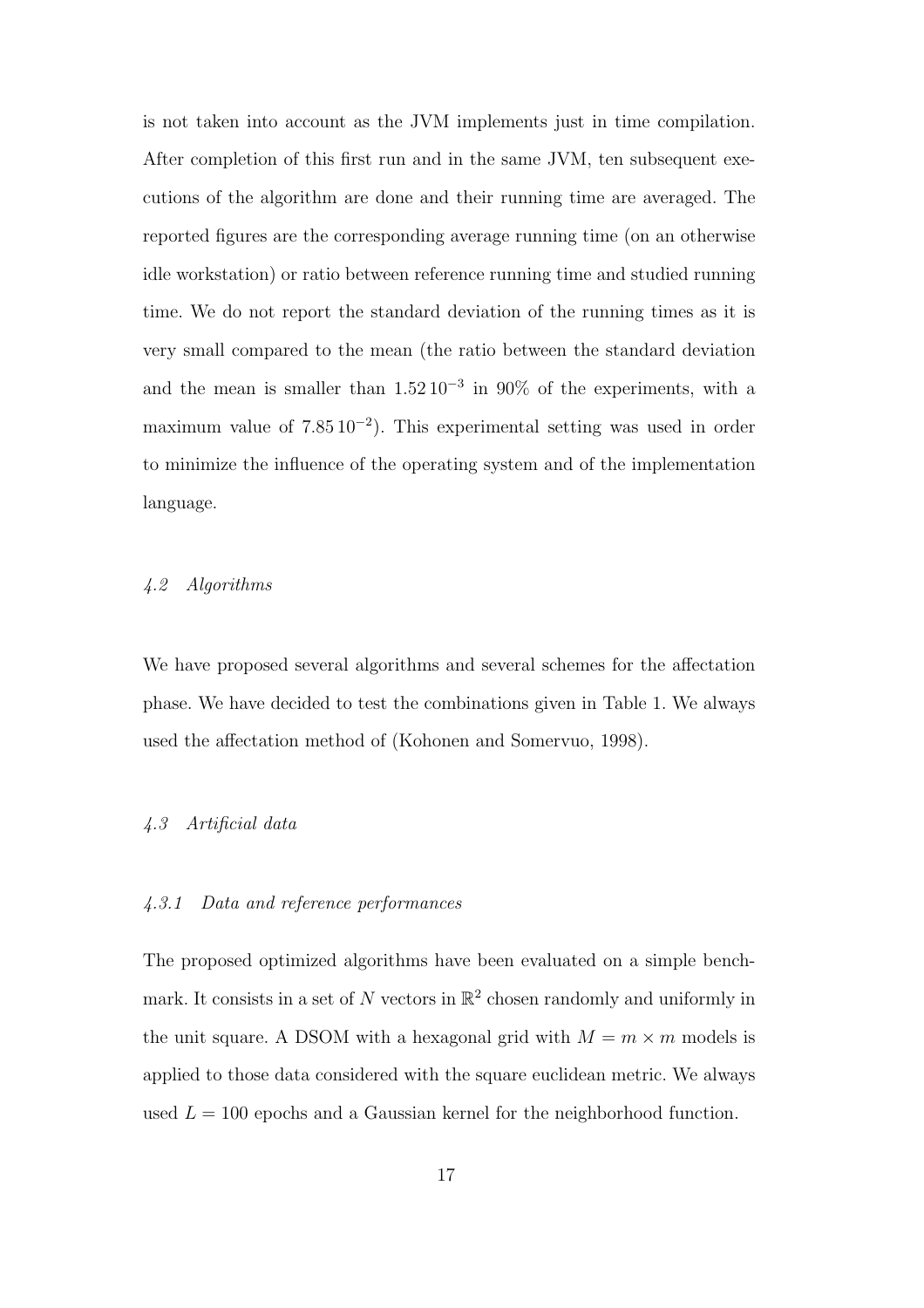| Name                | Algorithm | Representation Scheme |
|---------------------|-----------|-----------------------|
| Brute force DSOM    | 1         | brute force           |
| Partial sum DSOM    | 1         | 1                     |
| Early stopping DSOM |           | 2                     |
| DSOM with memory    | 2         |                       |
| Fast DSOM           | 2         | 2                     |

Table 1

Evaluated algorithms

We report first some reference performances obtained with the brute force DSOM (Algorithm 1 with the brute force Scheme). We have tested five values for N the number of observations, 500, 1 000, 1 500, 2 000 and 3 000. We tested four different sizes for the grid,  $M = 49 = 7 \times 7$ ,  $M = 100 = 10 \times 10$ ,  $M = 225 = 15 \times 15$  and  $M = 400 = 20 \times 20$ . To avoid too small clusters, high values of M were used only with high values of N. We report those reference performances in seconds in Table 2 (empty cells correspond to meaningless situations where  $M$  is too high relatively to  $N$ ).

The obtained values are compatible with the cost model. A least square regression model for the running time T of the form  $\alpha N^2 M$  is quite accurate (the normalized mean square error, NMSE, i.e. the mean square error of the model divided by the variance of  $T$ , is smaller than 0.016). However, because of the large differences between running times, the model is dominated by the high values and is not very accurate for small values. A simple logarithmic model  $(\log T = \alpha \log N + \beta \log M + \gamma)$  gives a more accurate prediction for smaller values (the NMSE is smaller than 0.0072). In this case,  $\alpha \simeq 2.37$  and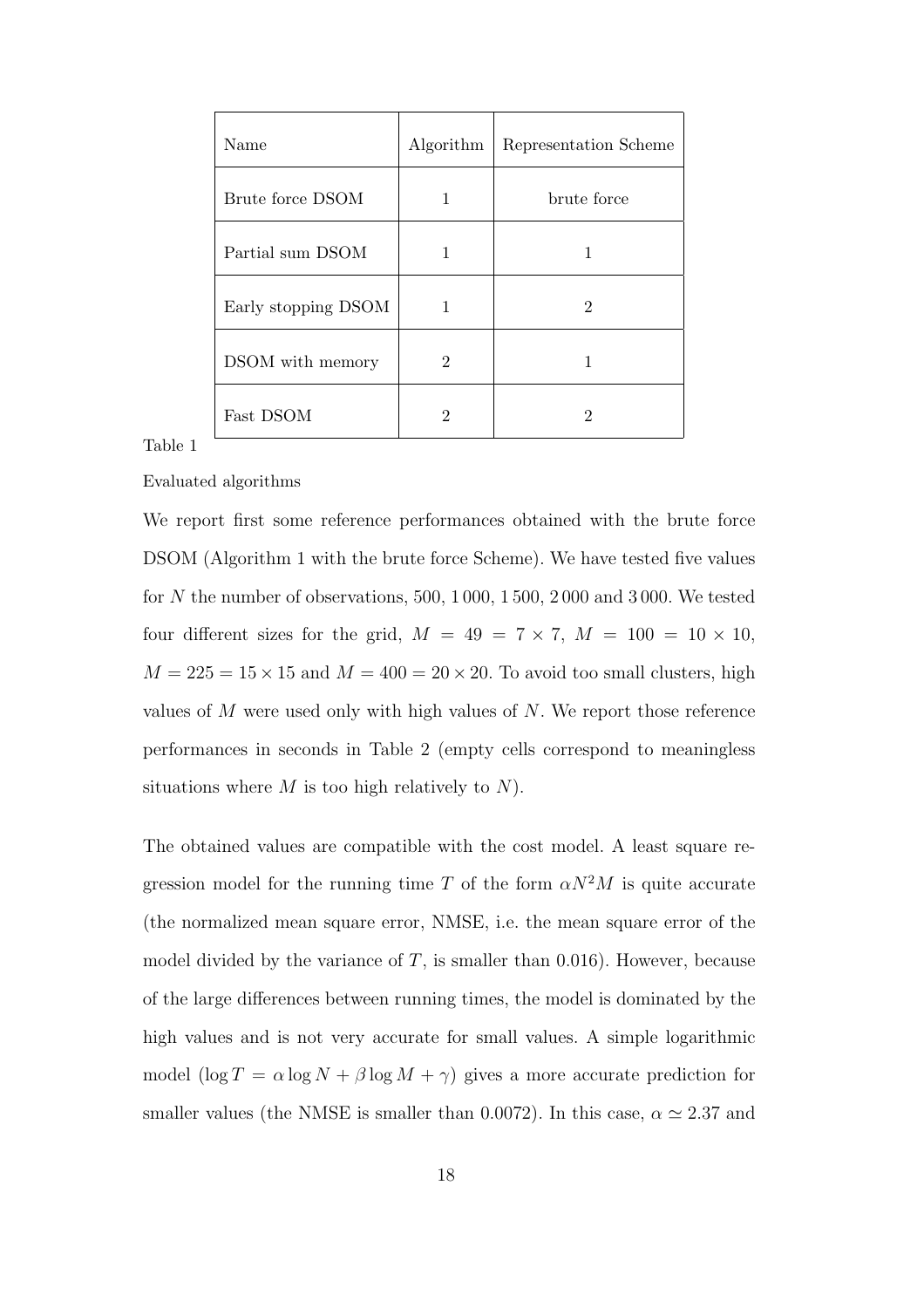| $N$ (data size)<br>$M$ (number of models) | 500  | 1 0 0 0 | 1500   | 2000   | 3000   |
|-------------------------------------------|------|---------|--------|--------|--------|
| $49 = 7 \times 7$                         | 11.4 | 53.5    | 135.4  | 261.6  | 865.3  |
| $100 = 10 \times 10$                      | 24.7 | 115     | 283.4  | 557    | 1757.0 |
|                                           |      |         |        |        |        |
| $225 = 15 \times 15$                      |      | 313.7   | 806.6  | 1594.8 | 4455.5 |
| $400 = 20 \times 20$                      |      |         | 1336.9 | 2525.2 | 7151.8 |

Table 2

Running time in seconds of the brute force DSOM algorithm



Fig. 1. Running time for the brute force DSOM: solid circles are actual measurements, while plus signs and lines are estimation from the log-regression model  $\beta \simeq 1.08$  (see Figure 1). The real complexity is therefore growing quicker than  $N^2M$ . This is a consequence of the hierarchical structure of the memory of modern computers (a slow main memory associated to several levels of faster cache memory). As the dissimilarity matrix does not fit into the cache mem-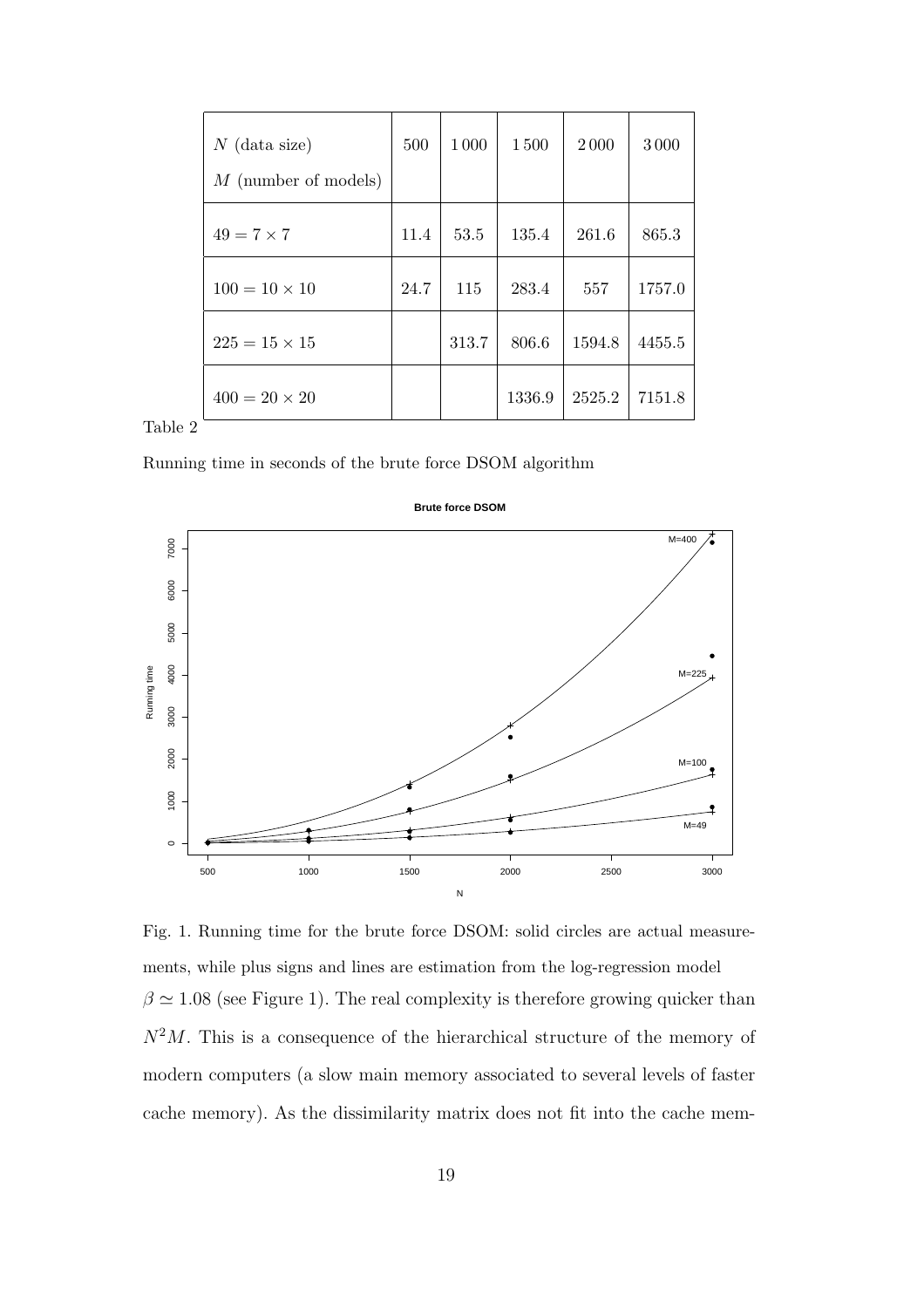ory when  $N$  is big, the calculation relies on the main memory, which is slower than the cache. When  $N$  is small, the computation model used to derive the  $N^2M$  cost is valid. When N is big enough, the model is too simplistic and real performances are worse than expected.



Fig. 2. Running time for the partial sum DSOM: solid circles are actual measurements, while plus signs and lines are estimation from the regression model

The other reference performances correspond to the partial sum DSOM (Algorithm 1 with Scheme 1) and are summarized in Table 3. Improvements over the brute force DSOM are quite impressive. The running time  $T$  is correctly modeled by  $\delta N^2 + \tau N M^2$  (the NMSE is smaller than 0.002, see Figure 2), where the ratio between  $\delta$  and  $\tau$  is approximately 3.8 (this version of the DSOM does not suffer too much from the hierarchical structure of the memory). According to the  $N^{\alpha}M^{\beta}$  model established above for the brute force algorithm, the ratio between the running times should be proportional to  $\frac{N^{\alpha}M^{\beta}}{3.8N^2 + NM^2}$ , something that is verified easily on the data.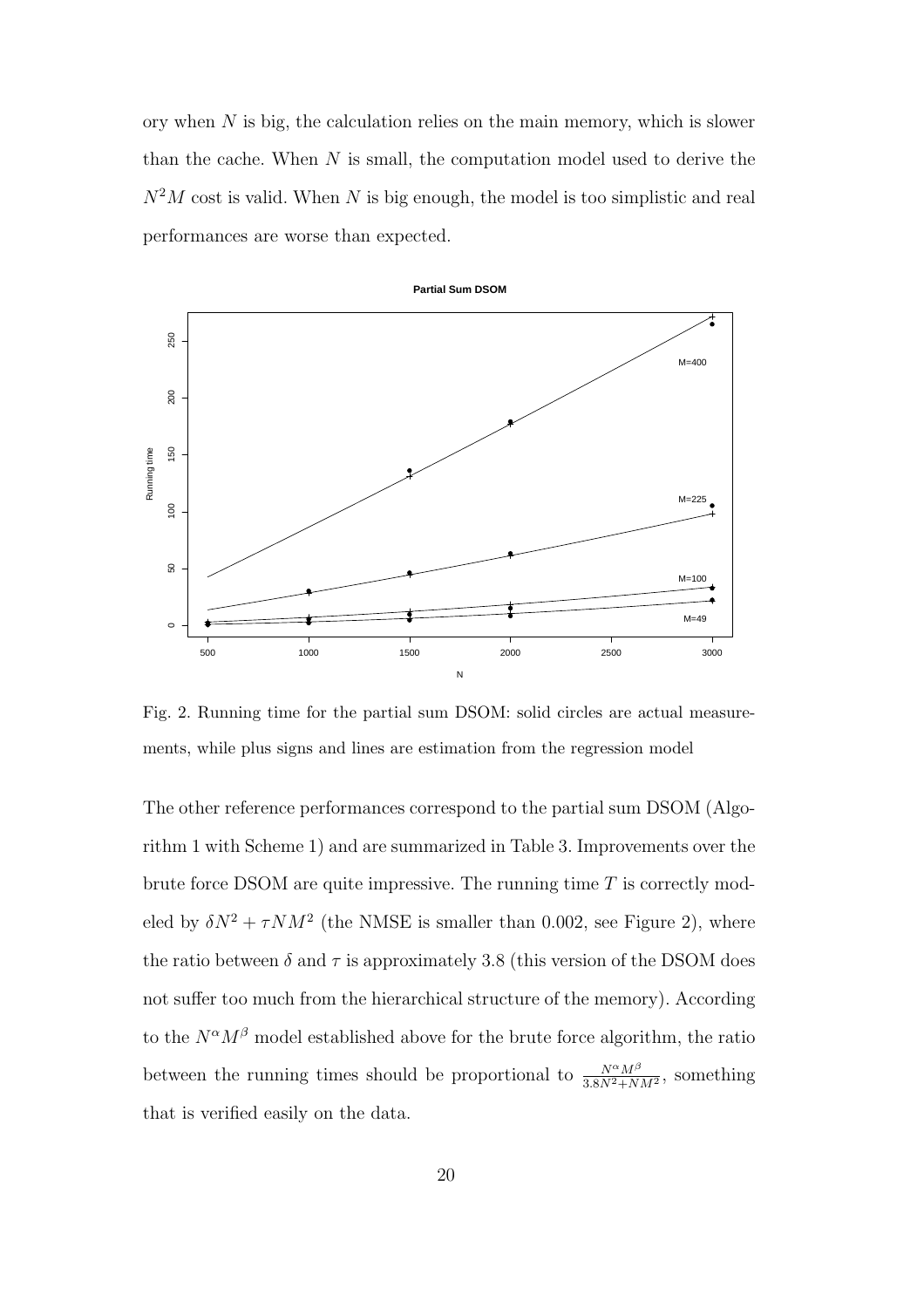| $N$ (data size)<br>$M$ (number of models) | 500 | 1000 | 1500  | 2000  | 3000  |
|-------------------------------------------|-----|------|-------|-------|-------|
| $49 = 7 \times 7$                         | 0.8 | 2.3  | 4.8   | 8.5   | 22.5  |
| $100 = 10 \times 10$                      | 2.4 | 5.6  | 9.8   | 15.3  | 32.8  |
| $225 = 15 \times 15$                      |     | 30.4 | 46.4  | 63.3  | 105.3 |
| $400 = 20 \times 20$                      |     |      | 136.1 | 179.1 | 264.6 |

Table 3

Running time of the partial sum DSOM algorithm

Experiments with a bigger number of models show as expected less improvement over the brute force DSOM algorithm, simply because the cost of the representation part in Scheme 1,  $O(NM^2)$ , has a more important role when  $M$  increases and the algorithm is clearly behaving quadratically with  $M$  for a fixed value of N.

Those reference simulations show that the theoretical cost model is accurate enough to predict the very important speed up. They also show that the representation Scheme 1, based on partial sum, should replace the brute force Scheme, in all applications, except the extreme situation in which  $M$  is close to  $N$ .

# 4.3.2 Early stopping

We review the speed up provided by the early stopping Scheme 2 to the partial sum DSOM. The performances are reported as the ratio between the running time of the partial sum algorithm and the running time of the early stopping algorithm.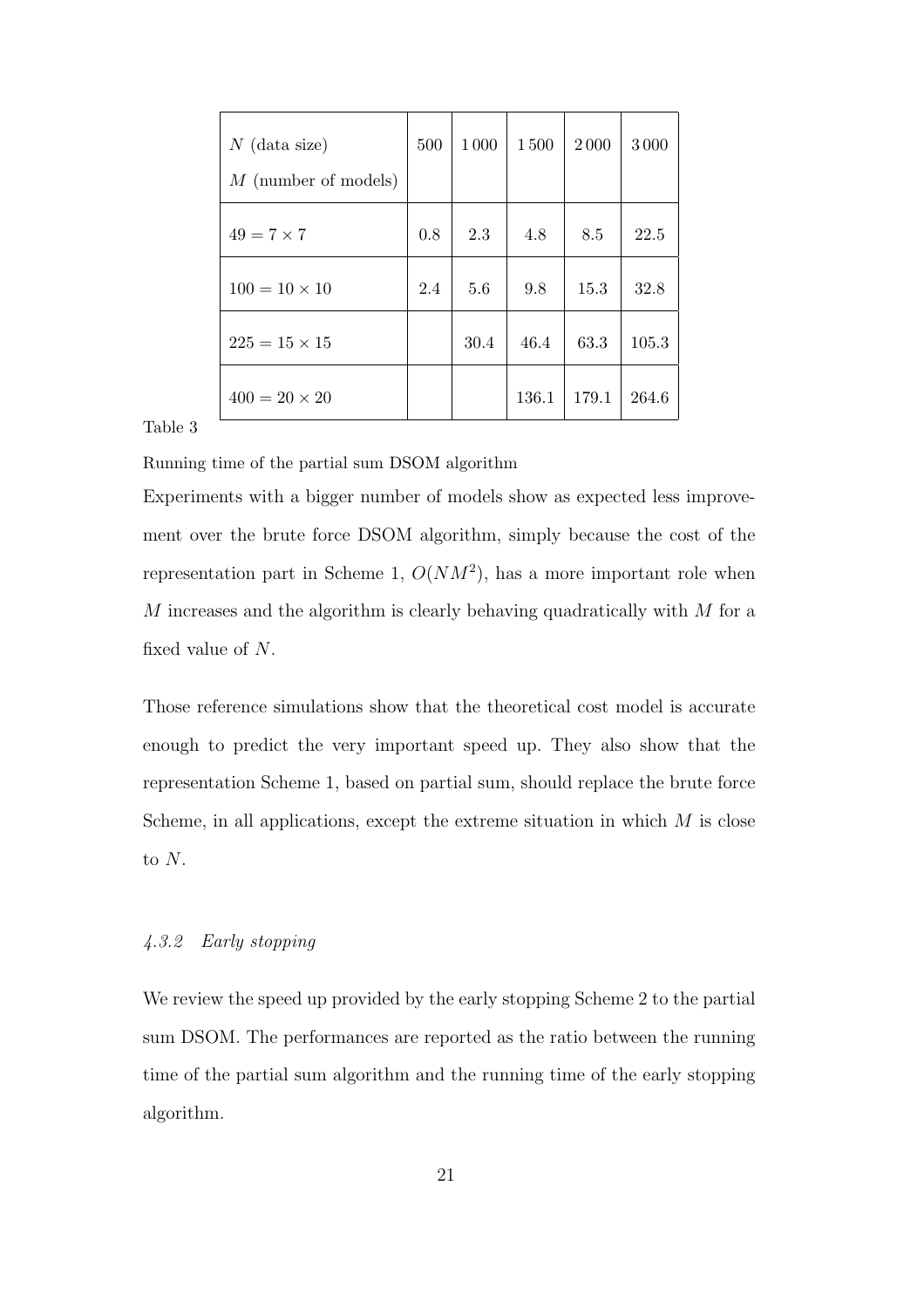Table 4 summarizes the results obtained by Algorithm 1 used with Scheme 2. As expected, the improvements appear with high values of M. Moreover, the early stopping has only an effect on the representation phase whose cost is  $O(NM^2)$ . If this term is dominated by the pre-calculation phase  $(O(N^2))$ the improvement will remain unnoticed. This is why in Table 4 the speed up is roughly increasing with  $M$  and decreasing with  $N$ . While in some extreme cases, that is when M is low compared to N (e.g.,  $N = 2000$  and  $M = 49$ ) the ordering might be less efficient than the simple early stopping, high values of M show very good behavior. It should be noted that while this is also observed for the real world data, it might happen in practice for the overhead of the early stopping to be higher than reported in those experiments.

| $N$ (data size)<br>$M$ (number of models) | 500  | 1 0 0 0 | 1500         | 2000           | 3000 |
|-------------------------------------------|------|---------|--------------|----------------|------|
| $49 = 7 \times 7$                         | 1.14 | 1.05    | $\mathbf{1}$ | 0.97           | 0.98 |
| $100 = 10 \times 10$                      | 1.41 | 1.33    | 1.23         | 1.15           | 1.08 |
| $225 = 15 \times 15$                      |      | 2.27    | 2.13         | $\overline{2}$ | 1.78 |
| $400 = 20 \times 20$                      |      |         | 2.74         | 2.75           | 2.48 |

Table 4

Improvement induced by early stopping with ordering

# 4.3.3 Reusing earlier values

The early stopping approach studied in the previous section reduces the effective cost of the representation phase (whose maximal cost is  $O(NM^2)$ ). On the contrary, the memorization reduces the cost of the pre-calculation phase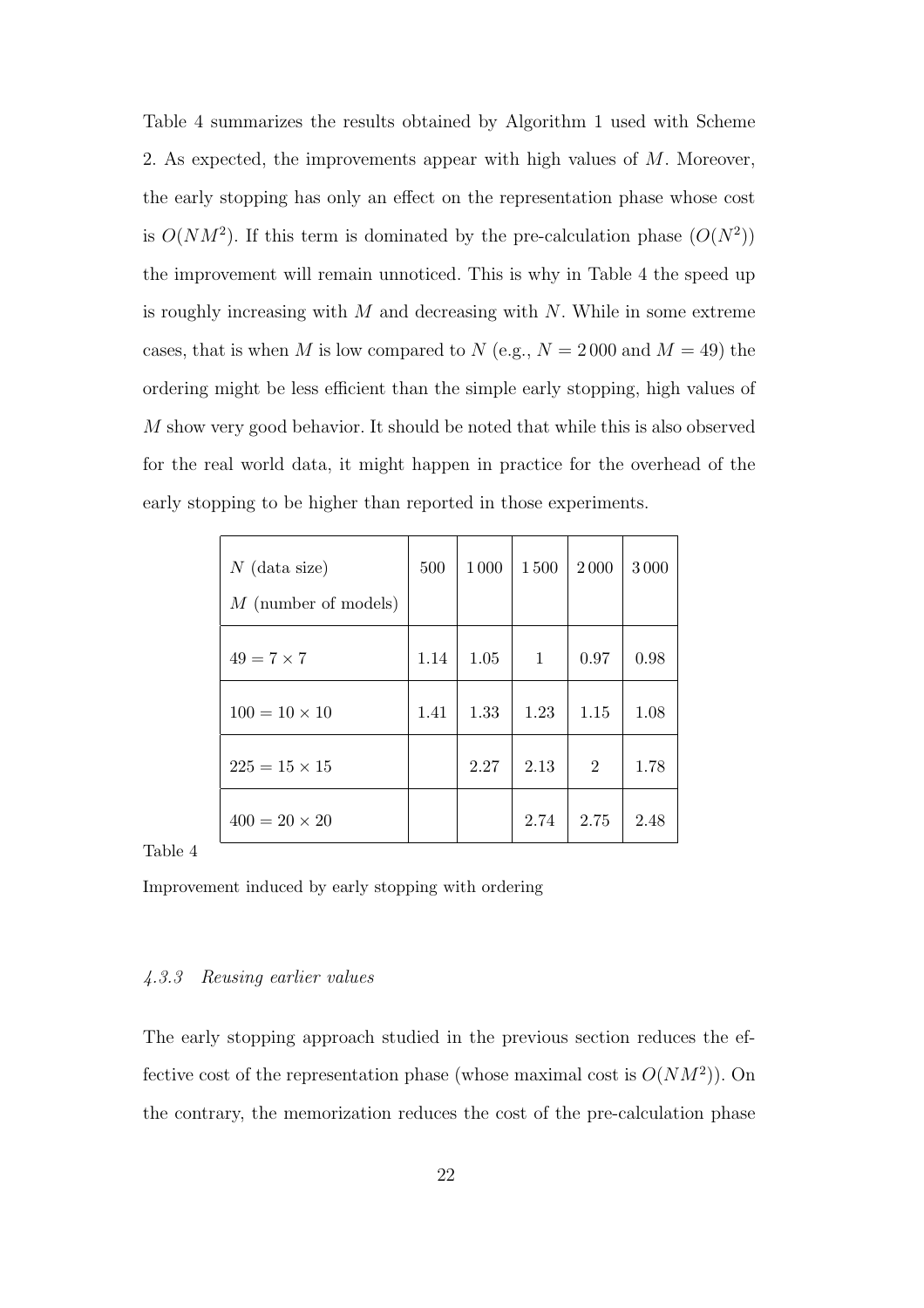(maximum cost of  $O(N^2)$ ). Results presented in the present section show that it is possible to combine both cost reductions.

As explained in section 3.4, the behavior of Algorithm 2 depends on the threshold that dictates when to use the block update or the fine grain update. We have tested different values of the *ratio* parameter used in Algorithm 2, from 2 (which gives the theoretical threshold of  $\frac{N}{2}$ ) to 9 (threshold of  $\frac{N}{9}$ ). The running time depends on the chosen value, but also on  $N$  and  $M$ . It is therefore difficult to choose an optimal universal value, but the variability of the running times is quite small for fixed values of  $N$  and  $M$ , especially for high values of N and M. For  $M = 3000$  and  $M = 400$ , for instance, the running time of the DSOM with memory varies between 246.3 and 258.5 seconds when *ratio* varies in  $\{2, 3, \ldots, 9\}$ . Our tests lead us to choose a ratio of 7 for all the experiments but this provides only a rough guideline.

Table 5 summarizes improvement factors obtained by the DSOM with memory (Algorithm 2 with affectation Scheme 1 that does not use early stopping). As expected, the improvement increases with  $N$  as the memorization algorithm reduces the actual cost of the  $O(N^2)$  phase. The efficiency of the algorithm decreases with  $M$  for two reasons. First point, the representation phase is not improved by the memorization algorithm and becomes more and more important in the global cost. Second point, M corresponds to the number of available clusters: a big number of clusters allows more cluster modifications during the algorithm and therefore reduces memorization opportunities.

Table 6 summarizes improvement factors obtained by using the Fast DSOM which consists in Algorithm 2 (Memory DSOM) with the ordered early stopping Scheme 2. Again, results reflect the theoretical expectation. Indeed, im-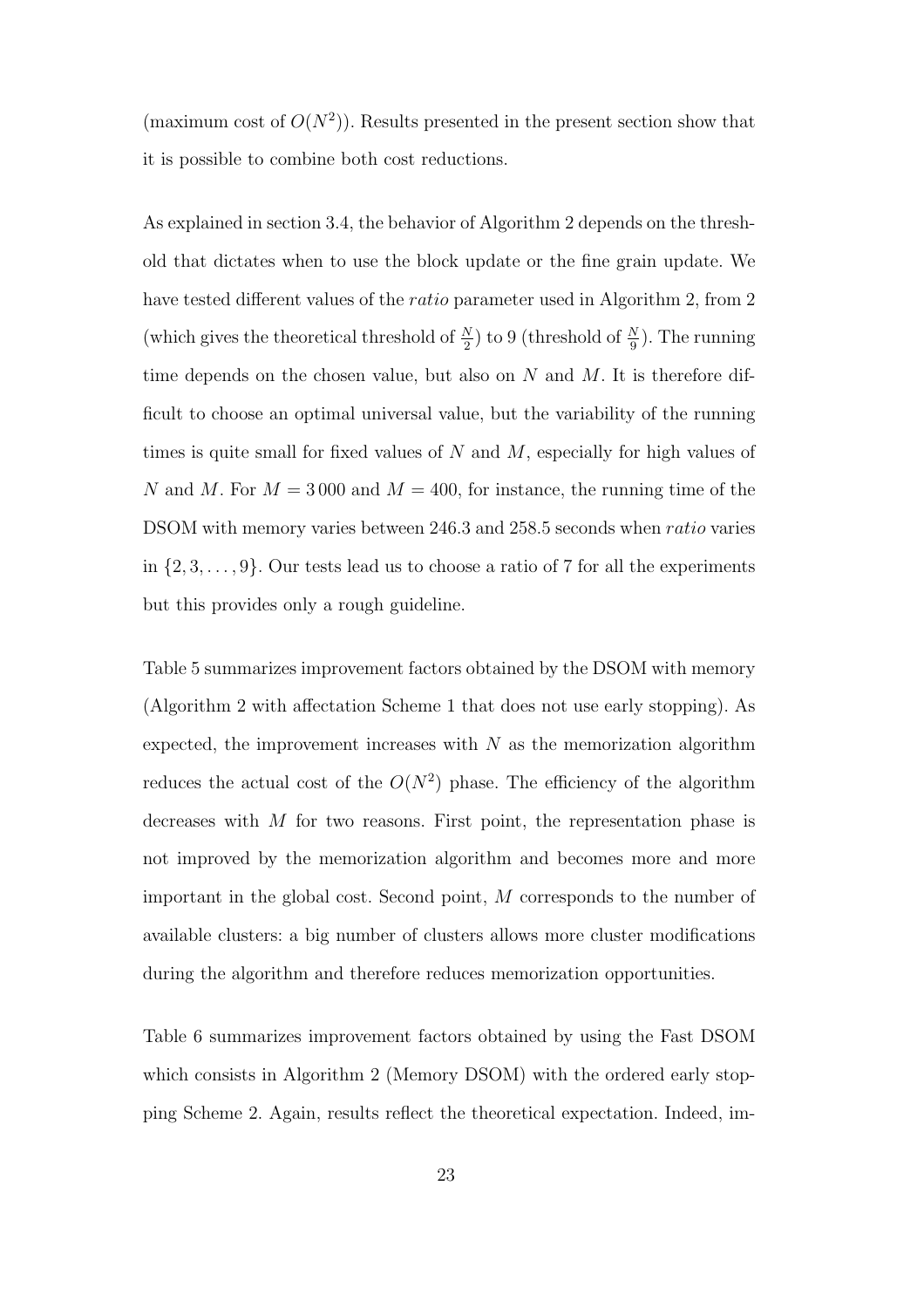| $N$ (data size)<br>$M$ (number of models) | 500 | 1 0 0 0 | 1500 | 2000 | 3000 |
|-------------------------------------------|-----|---------|------|------|------|
| $49 = 7 \times 7$                         | 1.6 | 1.92    | 2.09 | 2.02 | 2.37 |
| $100 = 10 \times 10$                      | 1.2 | 1.19    | 1.26 | 1.31 | 1.53 |
| $225 = 15 \times 15$                      |     | 1.18    | 1.19 | 1.21 | 1.26 |
| $400 = 20 \times 20$                      |     |         | 1.08 | 1.06 | 1.06 |

Table 5

Improvement induced by memorization

provements are in general much better than those reported in Table 5, especially for large values of M. They are also better than results reported in Table 4. This means that the Fast DSOM is able to combine improvements from both memorization and early stopping.

| $N$ (data size)<br>$M$ (number of models) | 500  | 1 0 0 0 | 1500           | 2000 | 3000 |
|-------------------------------------------|------|---------|----------------|------|------|
|                                           |      |         |                |      |      |
| $49 = 7 \times 7$                         | 1.6  | 1.92    | $\overline{2}$ | 2.02 | 2.39 |
| $100 = 10 \times 10$                      | 1.85 | 1.81    | 1.66           | 1.65 | 1.83 |
| $225 = 15 \times 15$                      |      | 2.87    | 2.67           | 2.57 | 2.43 |
| $400 = 20 \times 20$                      |      |         | 3.04           | 3.2  | 2.89 |

Table 6

Improvement induced by memorization and ordered early stopping

The running times of the Fast DSOM algorithm are in fact compatible with a real world usage for moderate data size. Running the Fast DSOM on 3 000 observations with a  $20 \times 20$  hexagonal grid takes less than 92 seconds on the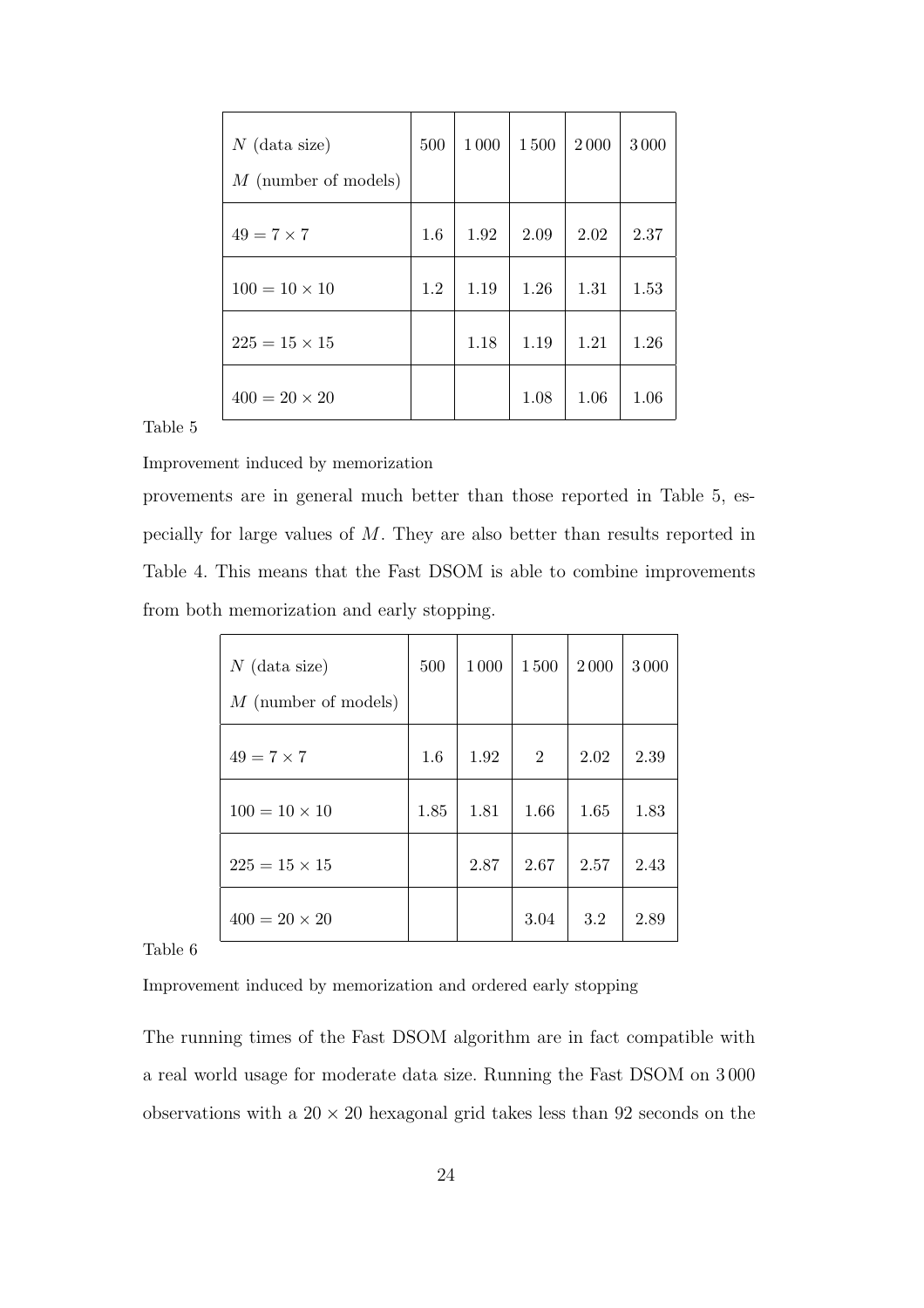chosen hardware. The brute force DSOM algorithm needs more than 7 150 seconds (almost two hours) to obtain exactly the same result. The partial sum DSOM needs approximately 264 seconds on the same data.

# 4.4 Real world data

To evaluate the proposed algorithm on real world data, we have chosen a simple benchmark: clustering of a small English word list. We used the SCOWL word lists (Atkinson, 2004). The smallest list in this collection corresponds to 4 946 very common English words. After removing plural forms and possessive forms, the word list reduces to 3 200 words. This is already a high value for the DSOM algorithm, at least for its basic implementation. A stemming procedure can be applied to the word list to reduce it even more. We have used the Porter stemming algorithm<sup>1</sup> (Porter, 1980) and obtained this way  $2277$ stemmed words.

Words are compared with a normalized version of the Levenshtein distance (Levenshtein, 1966), also called the string edit distance. The distance between two strings  $a$  and  $b$  is obtained as the length of the minimum series of elementary transformation operations that transform a into b. Allowed operations are replacements (replace one character by another), insertion and suppression (in our experiments, the three operations have the same cost). A drawback of this distance is that it is not very adapted to collection of words that are not uniform in term of length. Indeed the distance between "a" and "b" is the same than the one between "love" and "lover". We have therefore used a normal- $\overline{1}$  We have used the Java implementation provided by Dr. Martin Porter at http:

<sup>//</sup>www.tartarus.org/∼martin/PorterStemmer/.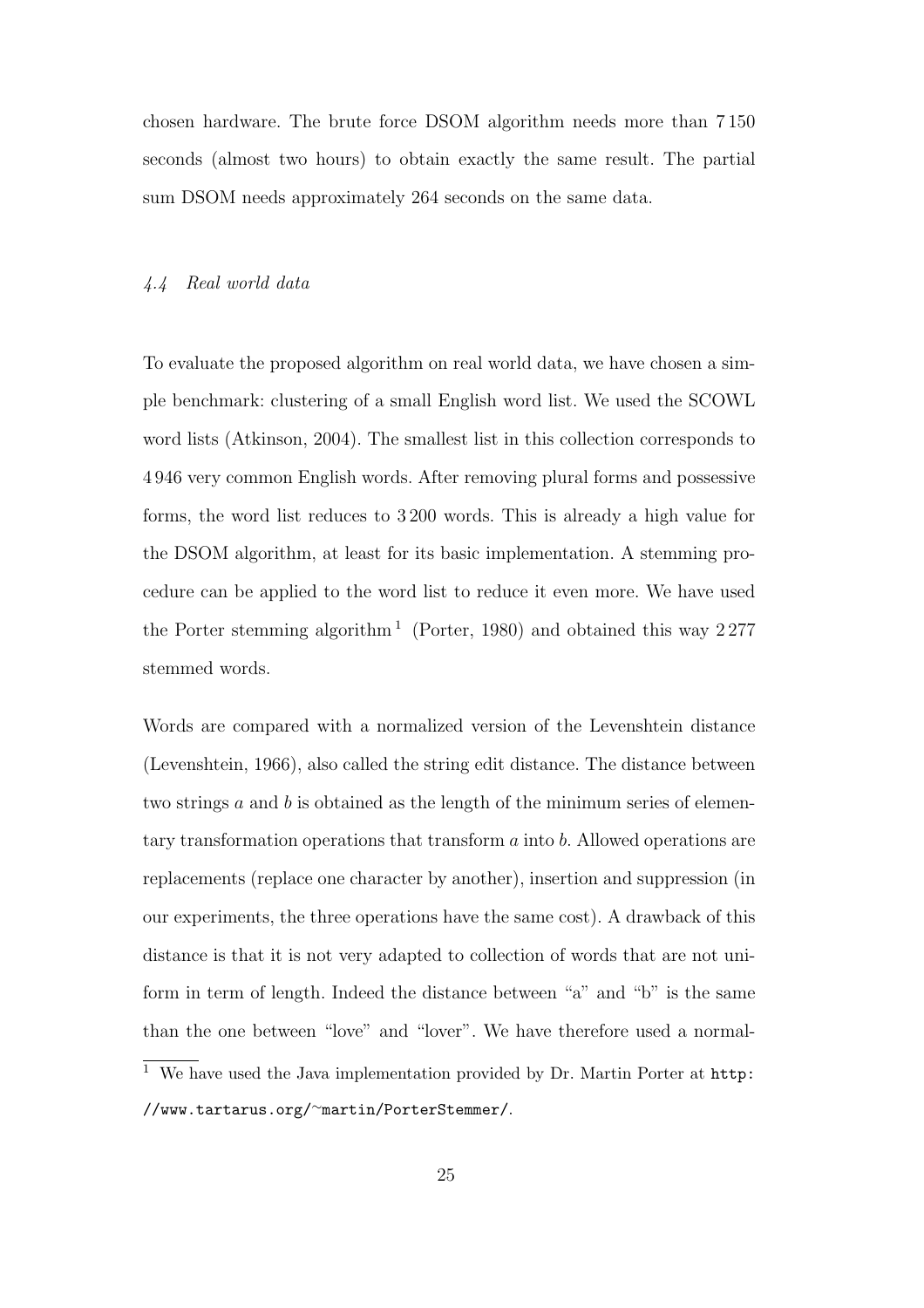ized version in which the standard string edit distance between two strings is divided by the length of the longest string.

We used the DSOM algorithm with four different hexagonal grids, with sizes  $M = 49 = 7 \times 7, M = 100 = 10 \times 10, M = 169 = 13 \times 13$  and  $M = 225 =$  $15 \times 15$  (bigger grids lead to a lot of empty clusters and to bad quantization). We used  $L = 100$  epochs and a Gaussian kernel for the neighborhood function. Tables 7 and 8 report the running time in second for the brute force DSOM algorithm, for the partial sum DSOM and for the Fast DSOM.

| Algorithm        | $M=49$ | $M=100$ | $M = 169$ | $M=225$ |
|------------------|--------|---------|-----------|---------|
| Brute force DSOM | 363.1  | 821     | 1456.6    | 1875.6  |
| Partial sum DSOM | 10.6   | 18.4    | 45.6      | 66.9    |
| Fast DSOM        | 5.6    | 13.9    | 29.2      | 44.1    |

Table 7

Running time for 2277 stemmed English word list

| Algorithm        | $M=49$ | $M=100$ | $M=169$ | $M=225$ |
|------------------|--------|---------|---------|---------|
| Brute force DSOM | 981.8  | 2114.3  | 3739.2  | 4737.2  |
| Partial sum DSOM | 26.1   | 38.8    | 74.3    | 103.7   |
| Fast DSOM        | 14.2   | 29.2    | 49.7    | 69.5    |

Table 8

Running time for 3 200 English word list

The obtained timings are both consistent with the theoretical model and with results obtained in the previous section with artificial data. The exponential model  $N^{\alpha}M^{\beta}$  given in section 4.3.1 gives acceptable prediction for the running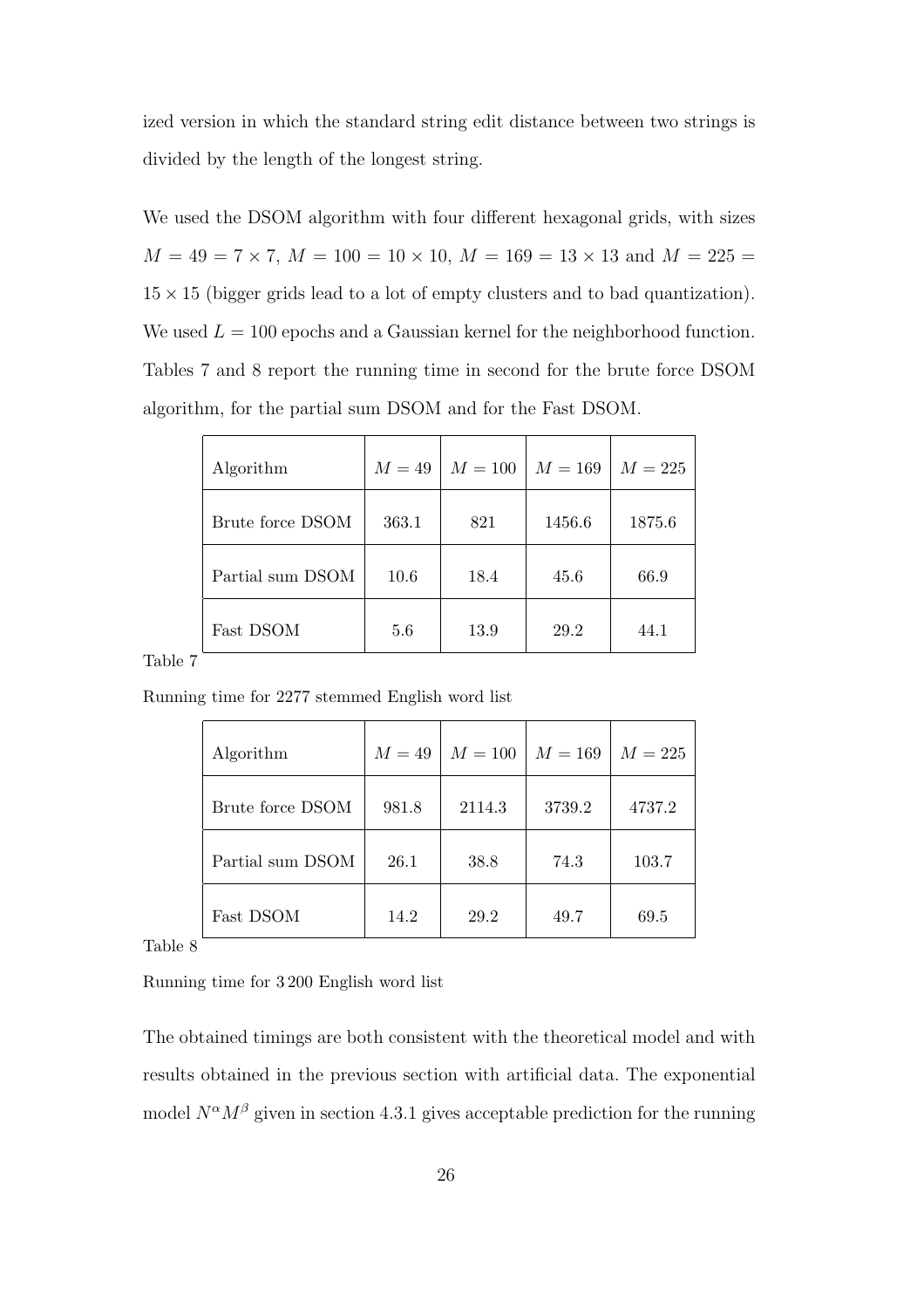time of the brute force DSOM (NMSE is smaller than 0.014). The model  $\delta N^2 + \tau N M^2$  proposed in the same section gives also acceptable prediction for the partial sum DSOM running times (NMSE is 0.010).

However, the improvements of the Fast DSOM over the Partial sum DSOM are not as important as with the artificial data (the improvement factor is between 1.3 and 1.9), mostly because the effect of the early stopping are reduced: despite the ordering, early stopping does not happen as frequently as for the artificial data set. Nevertheless, it still appears clearly that the Fast DSOM algorithm should always be used in practice, especially because the results are strictly identical to those obtained with the brute force DSOM.

## 5 Conclusion

We have proposed in this paper a new implementation method for the DSOM, an adaptation of Kohonen's Self Organizing Map to dissimilarity data. The cost of an epoch of the standard DSOM algorithm is proportional to  $N^2M$  +  $NM^2$ , where N is the number of observations and M the number of models. For our algorithm, the cost of an epoch is proportional to  $N^2 + NM^2$ . As  $M$  is in general much smaller than  $N$ , this induces a strong reduction in the running time of the algorithm. Moreover, we have introduced additional optimizations that reduce the actual cost of the algorithm both for the  $N^2$  part (a memorization method) and for the  $NM^2$  part (an early stopping strategy associated to a specific ordering of the calculation).

We have validated the proposed implementation on both artificial and real world data. Experiments allowed us to verify the adequacy of the theoretical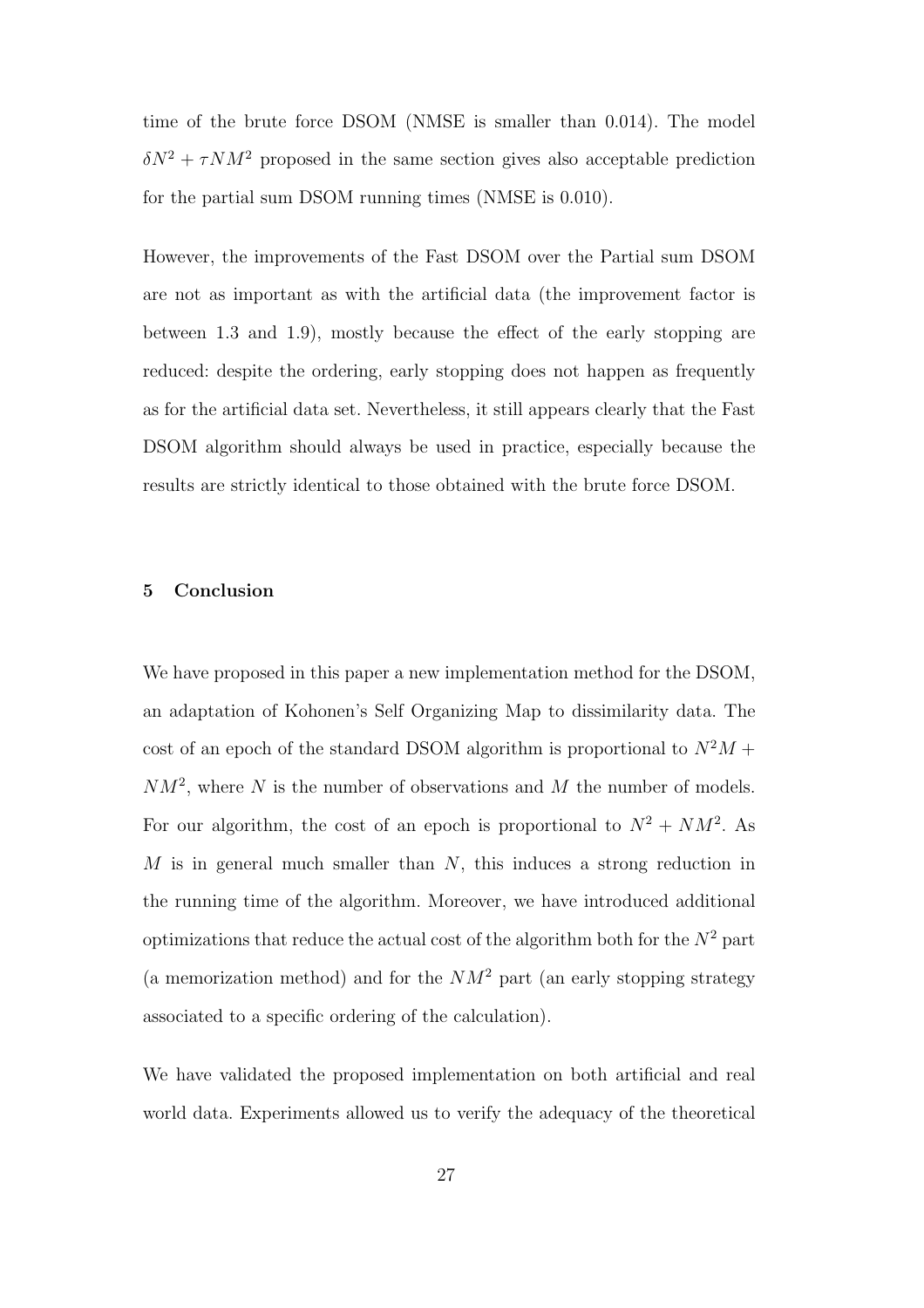model for describing the behavior of the algorithm. They also showed that the additional optimizations introduce no overhead and divide the actual running time by up to 3, under favorable conditions.

The reduction in running time induced by all the proposed modifications are so important that they permits to use the DSOM algorithm with a large number of observations on current personal computers. For a data set with 3 000 observations, the algorithm can converge in less than two minutes, whereas the basic implementation of the DSOM would run for almost two hours. Moreover, the proposed optimizations don't modify at all the results produced by the algorithm which are strictly identical to the ones that would be obtained with the basic DSOM implementation.

# Acknowledgements

The authors thank the anonymous referees for their valuable suggestions that helped to improve this paper.

# References

- Ambroise, C., Govaert, G., March 1996. Analyzing dissimilarity matrices via Kohonen maps. In: Proceedings of 5th Conference of the International Federation of Classification Societies (IFCS 1996). Vol. 2. Kobe (Japan), pp. 96–99.
- Atkinson, K., August 2004. Spell checking oriented word lists (SCOWL). Available at URL http://wordlist.sourceforge.net/, revision 6.

Bahlmann, C., Burkhardt, H., 2004. The writer independent online handwrit-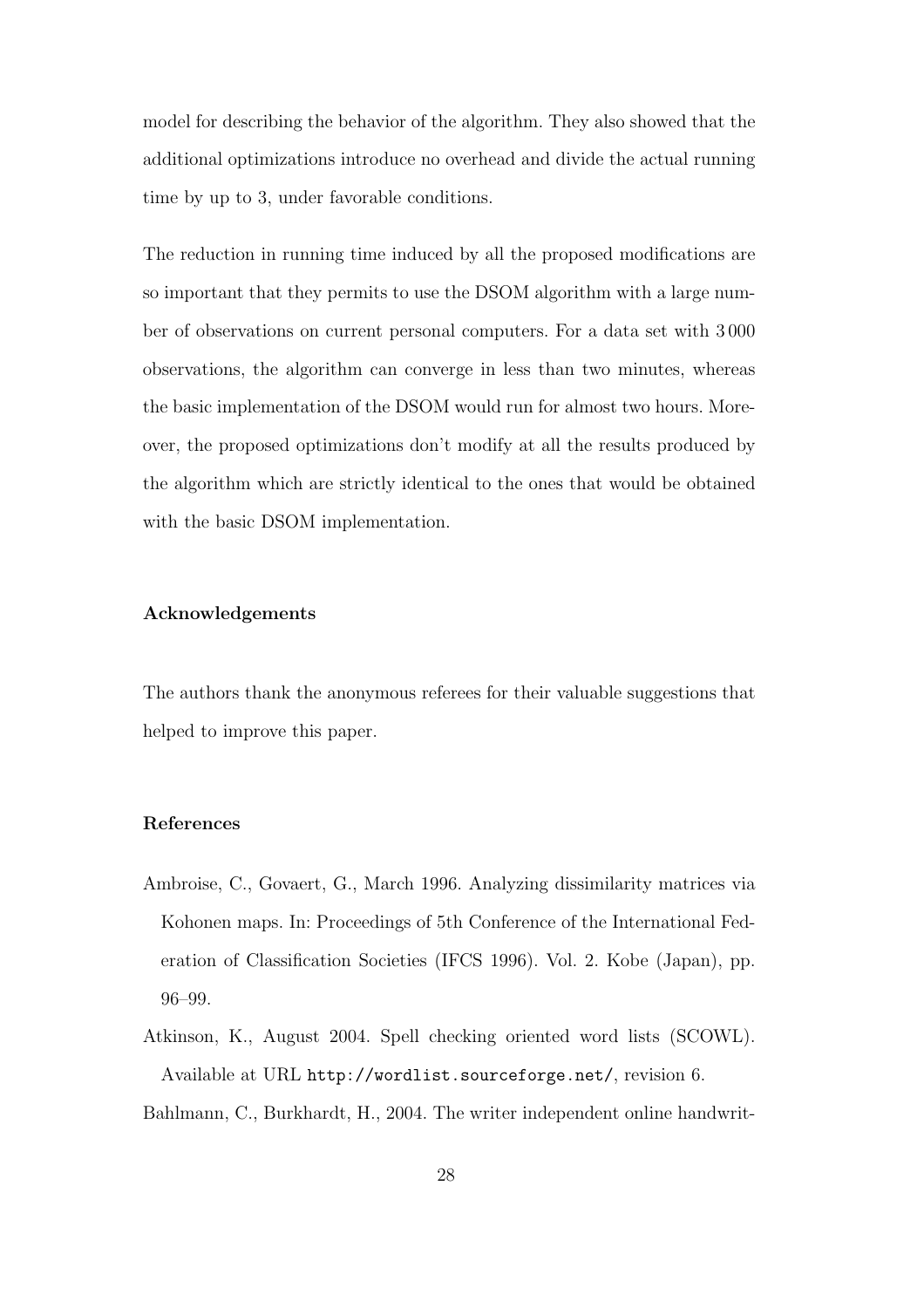ing recognition system frog on hand and cluster generative statistical dynamic time warping. IEEE Transactions on Pattern Analysis and Machine Intelligence 26 (3), 299–310.

- Buhmann, J. M., Hofmann, T., 1994. A maximum entropy approach to pairwise data clustering. In: Proceedings of the International Conference on Pattern Recognition. Vol. II. IEEE Computer Society Press, Hebrew University, Jerusalem (Israel), pp. 207–212.
- El Golli, A., Conan-Guez, B., Rossi, F., November 2004a. Self organizing map and symbolic data. Journal of Symbolic Data Analysis 2 (1).
- El Golli, A., Conan-Guez, B., Rossi, F., July 2004b. A self organizing map for dissimilarity data. In: Banks, D., House, L., McMorris, F. R., Arabie, P., Gaul, W. (Eds.), Classification, Clustering, and Data Mining Applications (Proceedings of IFCS 2004). IFCS, Springer, Chicago, Illinois (USA), pp. 61–68.
- Graepel, T., Burger, M., Obermayer, K., November 1998. Self-organizing maps: Generalizations and new optimization techniques. Neurocomputing 21, 173–190.
- Graepel, T., Obermayer, K., 1999. A stochastic self-organizing map for proximity data. Neural Computation 11 (1), 139–155.
- Hammer, B., A., M., Strickert, M., Sperduti, A., 2004. A general framework for unsupervised processing of structured data. Neurocomputing (57), 3–35.
- Hammer, B., Jain, B. J., April 2004. Neural methods for non-standard data. In: Proceedings of ESANN 2004. Bruges, Belgium, pp. 281–292.
- Hammer, B., Villmann, T., April 2005. Classification using non standard metrics. In: Proceedings of ESANN 2005. Bruges, Belgium, pp. 303–316.
- Hofmann, T., Buhmann, J. M., 1995. Hierarchical pairwise data clustering by mean-field annealing. In: Proceedings of the International Conference on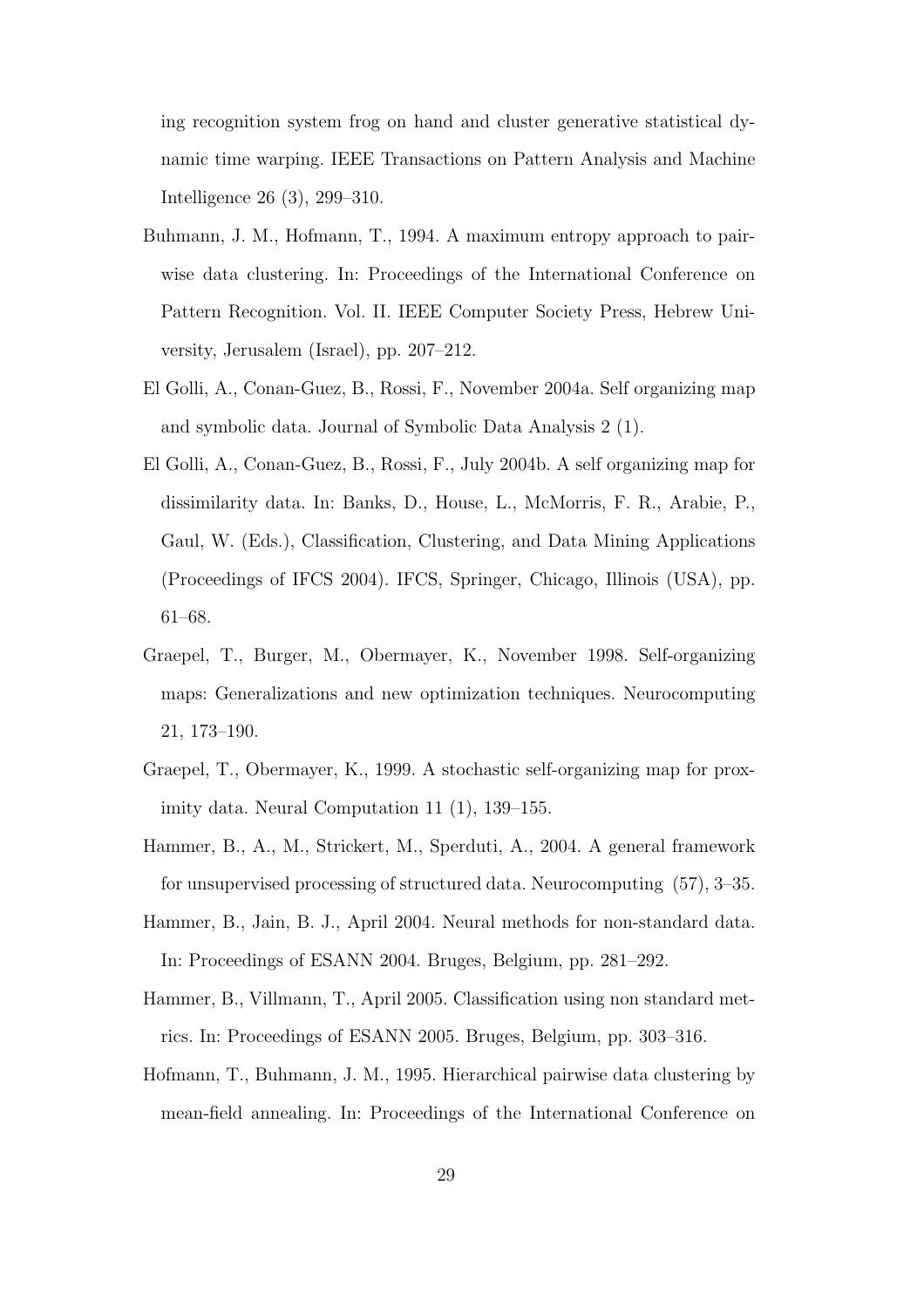Artificial Neural Networks (ICANN'95). Springer, pp. 197–202.

- Hofmann, T., Buhmann, J. M., January 1997. Pairwise data clustering by deterministic annealing. IEEE Transactions on Pattern Analysis and Machine Intelligence 19 (1), 1–14.
- Kaufman, L., Rousseeuw, P. J., 1987. Clustering by means of medoids. In: Dodge, Y. (Ed.), Statistical Data Analysis Based on the L1-Norm and Related Methods. North-Holland, pp. 405–416.
- Kohonen, T., 1995. Self-Organizing Maps, 3rd Edition. Vol. 30 of Springer Series in Information Sciences. Springer, last edition published in 2001.
- Kohonen, T., Kaski, S., Lagus, K., Salöjarvi, J., Honkela, J., Paatero, V., Saarela, A., May 2000. Self organization of a massive text document collection. IEEE Transactions on Neural Networks 11 (3), 574–585.
- Kohonen, T., Somervuo, P. J., 1998. Self-organizing maps of symbol strings. Neurocomputing 21, 19–30.
- Kohonen, T., Somervuo, P. J., 2002. How to make large self-organizing maps for nonvectorial data. Neural Networks 15 (8), 945–952.
- Levenshtein, V. I., 1966. Binary codes capable of correcting deletions, insertions and reversals. Sov. Phys. Dokl. 6, 707–710.
- MacQueen, J. B., 1967. Some methods for classification and analysis of multivariate observations. In: Proceedings of 5-th Berkeley Symposium on Mathematical Statistics and Probability. University of California Press, Berkeley, USA, pp. 281–297.
- Porter, M. F., 1980. An algorithm for suffix stripping. Program 14 (3), 130– 137.
- Rossi, F., El Golli, A., Lechevallier, Y., April 2005. Usage guided clustering of web pages with the median self organizing map. In: Proceedings of XIIIth European Symposium on Artificial Neural Networks (ESANN 2005). Bruges